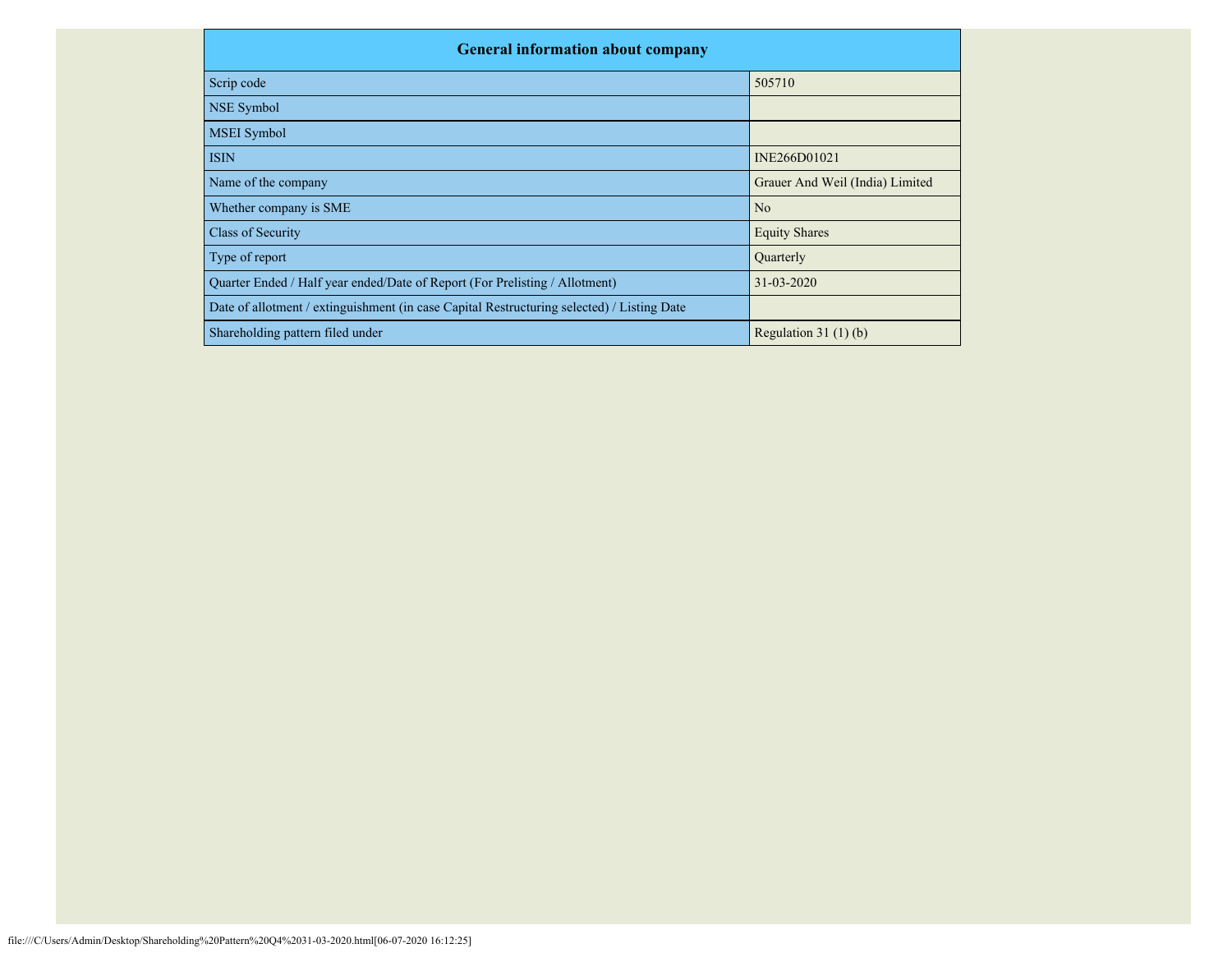|            | <b>Declaration</b>                                                                        |                |                                |                              |                             |  |  |  |
|------------|-------------------------------------------------------------------------------------------|----------------|--------------------------------|------------------------------|-----------------------------|--|--|--|
| Sr.<br>No. | Particular                                                                                | Yes/No         | Promoter and<br>Promoter Group | <b>Public</b><br>shareholder | Non Promoter-<br>Non Public |  |  |  |
|            | Whether the Listed Entity has issued any partly paid up shares?                           | N <sub>o</sub> | No                             | No                           | N <sub>o</sub>              |  |  |  |
| 2          | Whether the Listed Entity has issued any Convertible Securities                           | N <sub>o</sub> | N <sub>o</sub>                 | No                           | N <sub>o</sub>              |  |  |  |
| 3          | Whether the Listed Entity has issued any Warrants?                                        | No             | N <sub>o</sub>                 | No                           | N <sub>o</sub>              |  |  |  |
| 4          | Whether the Listed Entity has any shares against which<br>depository receipts are issued? | No.            | N <sub>o</sub>                 | No                           | N <sub>o</sub>              |  |  |  |
| 5          | Whether the Listed Entity has any shares in locked-in?                                    | No.            | N <sub>o</sub>                 | N <sub>o</sub>               | N <sub>o</sub>              |  |  |  |
| 6          | Whether any shares held by promoters are pledge or otherwise<br>encumbered?               | N <sub>o</sub> | N <sub>o</sub>                 |                              |                             |  |  |  |
|            | Whether company has equity shares with differential voting<br>rights?                     | N <sub>0</sub> | N <sub>o</sub>                 | N <sub>0</sub>               | N <sub>o</sub>              |  |  |  |
| 8          | Whether the listed entity has any significant beneficial owner?                           | Yes            |                                |                              |                             |  |  |  |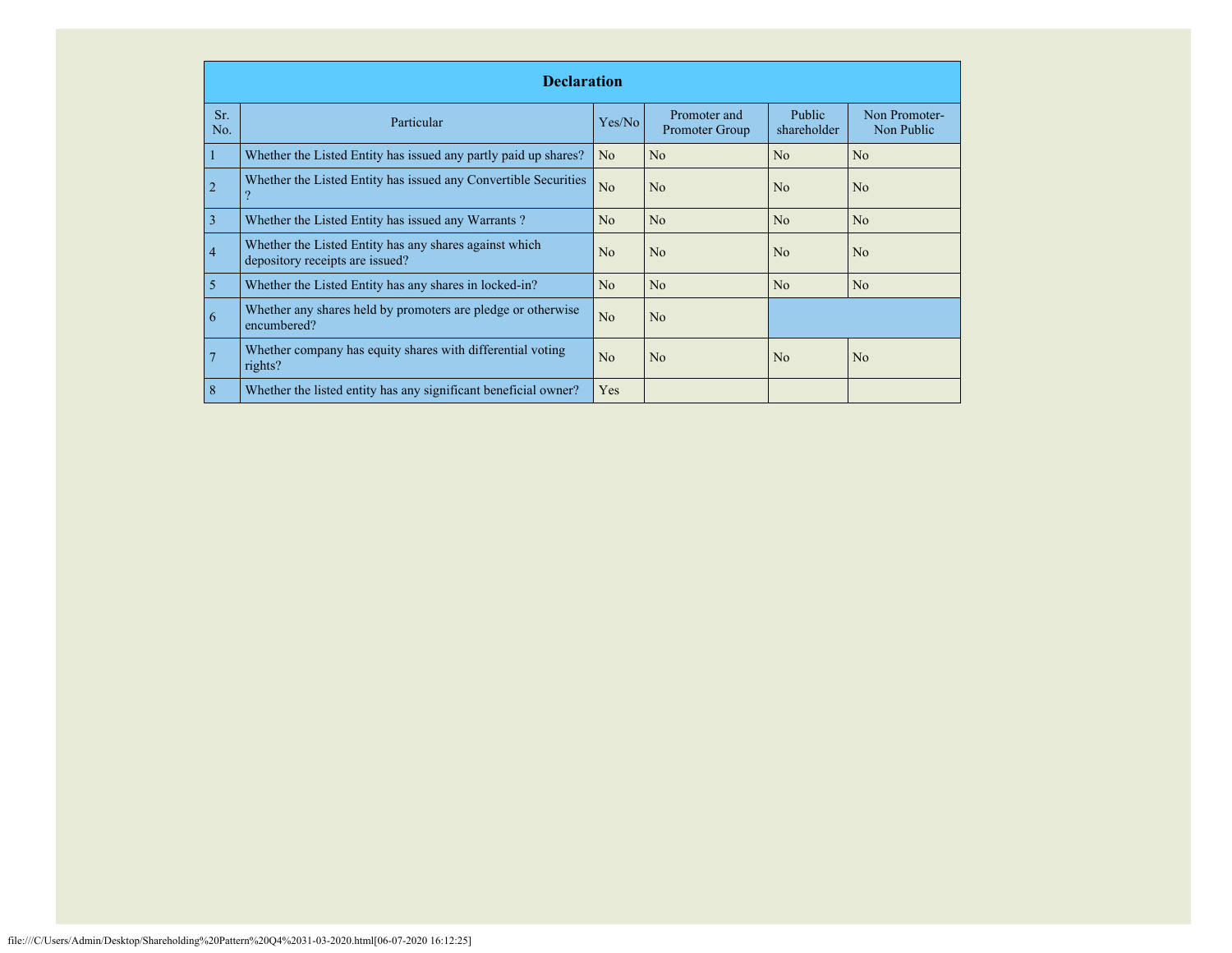|             | Table I - Summary Statement holding of specified securities |                       |                                  |                                 |                                                                                                                                   |                                 |                                                        |                             |                                      |           |                                   |
|-------------|-------------------------------------------------------------|-----------------------|----------------------------------|---------------------------------|-----------------------------------------------------------------------------------------------------------------------------------|---------------------------------|--------------------------------------------------------|-----------------------------|--------------------------------------|-----------|-----------------------------------|
|             |                                                             |                       | No. of                           | No. Of<br>Partly                | No. Of<br>Total nos.<br>shares<br>shares held<br>underlying<br>$(VII) =$<br>Depository<br>$(IV)+(V)+$<br>Receipts<br>(VI)<br>(VI) | Shareholding<br>as a % of total | class of securities (IX)                               |                             | Number of Voting Rights held in each |           |                                   |
| Category    | Category<br>$\alpha$ f                                      | Nos. Of               | fully paid                       | paid-<br>up                     |                                                                                                                                   |                                 | no. of shares<br>(calculated as                        |                             | No of Voting (XIV) Rights            |           |                                   |
| $($ $($ $)$ | shareholder<br>(II)                                         | shareholders<br>(III) | up equity<br>shares held<br>(IV) | equity<br>shares<br>held<br>(V) |                                                                                                                                   |                                 | per SCRR,<br>1957) (VIII)<br>As a $%$ of<br>$(A+B+C2)$ | Class eg:<br>$\overline{X}$ | Class<br>eg:y                        | Total     | Total as<br>$a\%$ of<br>$(A+B+C)$ |
| (A)         | Promoter<br>$\&$<br>Promoter<br>Group                       | 16                    | 156497032                        |                                 |                                                                                                                                   | 156497032                       | 69.03                                                  | 156497032                   |                                      | 156497032 | 69.03                             |
| (B)         | Public                                                      | 24240                 | 70208718                         |                                 |                                                                                                                                   | 70208718                        | 30.97                                                  | 70208718                    |                                      | 70208718  | 30.97                             |
| (C)         | <b>Non</b><br>Promoter-<br>Non Public                       |                       |                                  |                                 |                                                                                                                                   |                                 |                                                        |                             |                                      |           |                                   |
| (C1)        | <b>Shares</b><br>underlying<br><b>DRs</b>                   |                       |                                  |                                 |                                                                                                                                   |                                 |                                                        |                             |                                      |           |                                   |
| (C2)        | Shares held<br>by<br>Employee<br><b>Trusts</b>              |                       |                                  |                                 |                                                                                                                                   |                                 |                                                        |                             |                                      |           |                                   |
|             | Total                                                       | 24256                 | 226705750                        |                                 |                                                                                                                                   | 226705750                       | 100                                                    | 226705750                   |                                      | 226705750 | 100                               |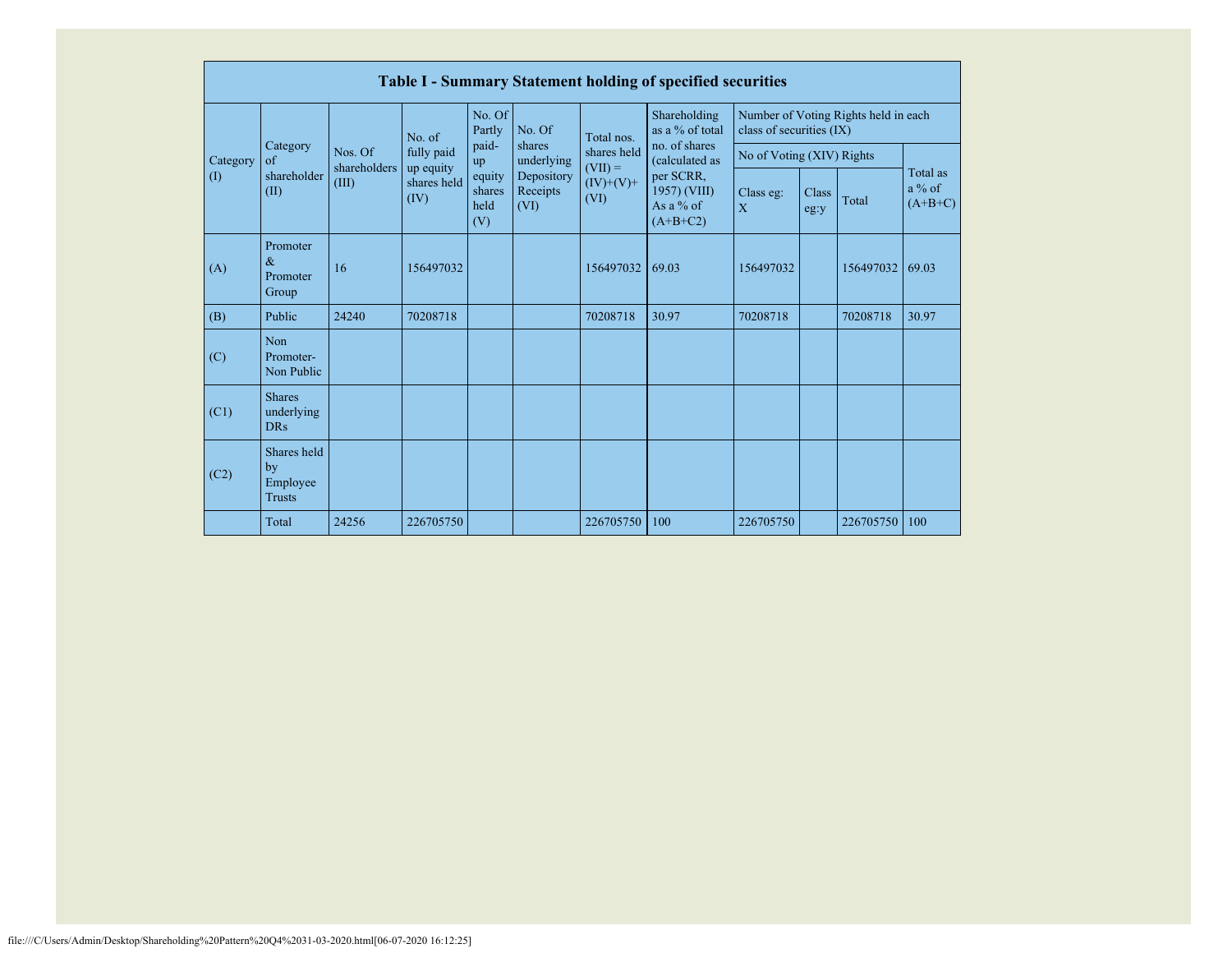|                            | Table I - Summary Statement holding of specified securities |                                                      |                                       |                                                           |                                                                                            |            |                                                         |                                                                               |                                                         |                                       |
|----------------------------|-------------------------------------------------------------|------------------------------------------------------|---------------------------------------|-----------------------------------------------------------|--------------------------------------------------------------------------------------------|------------|---------------------------------------------------------|-------------------------------------------------------------------------------|---------------------------------------------------------|---------------------------------------|
| Category                   | Category<br>of                                              | No. Of<br><b>Shares</b><br>Underlying<br>Outstanding | No. of<br><b>Shares</b><br>Underlying | No. Of Shares<br>Underlying<br>Outstanding<br>convertible | Shareholding, as a %<br>assuming full<br>conversion of<br>convertible securities (         |            | Number of<br>Locked in<br>shares $(XII)$                | Number of<br><b>Shares</b><br>pledged or<br>otherwise<br>encumbered<br>(XIII) |                                                         | Number of<br>equity shares<br>held in |
| $\left( \mathrm{I}\right)$ | shareholder<br>(II)                                         | convertible<br>securities<br>(X)                     | Outstanding<br>Warrants<br>$(X_i)$    | securities and<br>No. Of<br>Warrants (Xi)<br>(a)          | as a percentage of<br>diluted share capital)<br>$(XI) = (VII)+(X) As a$<br>% of $(A+B+C2)$ | No.<br>(a) | As a<br>$%$ of<br>total<br><b>Shares</b><br>held<br>(b) | No.<br>(a)                                                                    | As a<br>$%$ of<br>total<br><b>Shares</b><br>held<br>(b) | dematerialized<br>form $(XIV)$        |
| (A)                        | Promoter<br>$\&$<br>Promoter<br>Group                       |                                                      |                                       |                                                           | 69.03                                                                                      |            |                                                         |                                                                               |                                                         | 156497032                             |
| (B)                        | Public                                                      |                                                      |                                       |                                                           | 30.97                                                                                      |            |                                                         |                                                                               |                                                         | 66939118                              |
| (C)                        | Non<br>Promoter-<br>Non Public                              |                                                      |                                       |                                                           |                                                                                            |            |                                                         |                                                                               |                                                         |                                       |
| (C1)                       | <b>Shares</b><br>underlying<br><b>DRs</b>                   |                                                      |                                       |                                                           |                                                                                            |            |                                                         |                                                                               |                                                         |                                       |
| (C2)                       | Shares held<br>by<br>Employee<br><b>Trusts</b>              |                                                      |                                       |                                                           |                                                                                            |            |                                                         |                                                                               |                                                         |                                       |
|                            | Total                                                       |                                                      |                                       |                                                           | 100                                                                                        |            |                                                         |                                                                               |                                                         | 223436150                             |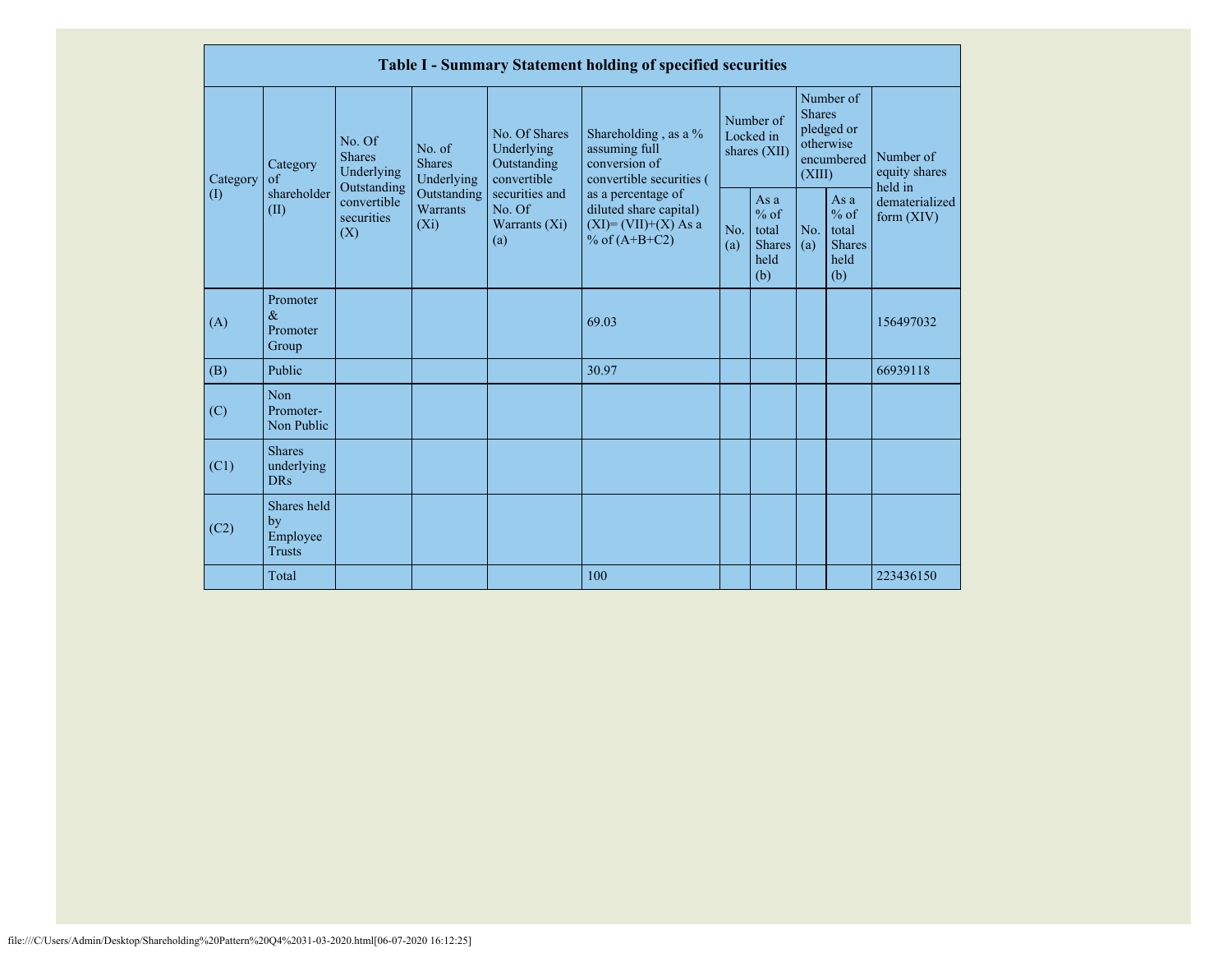|                                                                                                | Table II - Statement showing shareholding pattern of the Promoter and Promoter Group                    |                                  |                                                |                                                |                                              |                                                 |                                                                           |                           |               |                                      |                                              |
|------------------------------------------------------------------------------------------------|---------------------------------------------------------------------------------------------------------|----------------------------------|------------------------------------------------|------------------------------------------------|----------------------------------------------|-------------------------------------------------|---------------------------------------------------------------------------|---------------------------|---------------|--------------------------------------|----------------------------------------------|
|                                                                                                |                                                                                                         |                                  |                                                | No.<br><b>Of</b>                               |                                              |                                                 | Shareholding<br>as a % of                                                 | class of securities (IX)  |               | Number of Voting Rights held in each |                                              |
|                                                                                                |                                                                                                         |                                  | No. of                                         | Partly                                         | No. Of<br>shares                             | Total nos.                                      | total no. of<br>shares                                                    | No of Voting (XIV) Rights |               |                                      | Total                                        |
| Sr.                                                                                            | Category &<br>Name of the<br>Shareholders (I)                                                           | Nos. Of<br>shareholders<br>(III) | fully paid<br>up equity<br>shares held<br>(IV) | paid-<br>up<br>equity<br>shares<br>held<br>(V) | underlying<br>Depository<br>Receipts<br>(VI) | shares held<br>$(VII) =$<br>$(IV)+(V)+$<br>(VI) | (calculated<br>as per<br>SCRR,<br>1957) (VIII)<br>As a % of<br>$(A+B+C2)$ | Class eg:<br>$\mathbf X$  | Class<br>eg:y | Total                                | as a $\%$<br>of<br>Total<br>Voting<br>rights |
| $\boldsymbol{\mathsf{A}}$                                                                      | Table II - Statement showing shareholding pattern of the Promoter and Promoter Group                    |                                  |                                                |                                                |                                              |                                                 |                                                                           |                           |               |                                      |                                              |
| (1)                                                                                            | Indian                                                                                                  |                                  |                                                |                                                |                                              |                                                 |                                                                           |                           |               |                                      |                                              |
| (a)                                                                                            | Individuals/Hindu<br>undivided Family                                                                   | 9                                | 66242339                                       |                                                |                                              | 66242339                                        | 29.22                                                                     | 66242339                  |               | 66242339                             | 29.22                                        |
| (d)                                                                                            | Any Other<br>(specify)                                                                                  | $\overline{7}$                   | 90254693                                       |                                                |                                              | 90254693                                        | 39.81                                                                     | 90254693                  |               | 90254693                             | 39.81                                        |
| Sub-Total<br>(A)(1)                                                                            |                                                                                                         | 16                               | 156497032                                      |                                                |                                              | 156497032                                       | 69.03                                                                     | 156497032                 |               | 156497032                            | 69.03                                        |
| (2)                                                                                            | Foreign                                                                                                 |                                  |                                                |                                                |                                              |                                                 |                                                                           |                           |               |                                      |                                              |
| Total<br>Shareholding<br>of Promoter<br>and<br>Promoter<br>Group $(A)=$<br>$(A)(1)+(A)$<br>(2) |                                                                                                         | 16                               | 156497032                                      |                                                |                                              | 156497032                                       | 69.03                                                                     | 156497032                 |               | 156497032 69.03                      |                                              |
| $\, {\bf B}$                                                                                   | Table III - Statement showing shareholding pattern of the Public shareholder                            |                                  |                                                |                                                |                                              |                                                 |                                                                           |                           |               |                                      |                                              |
| (1)                                                                                            | Institutions                                                                                            |                                  |                                                |                                                |                                              |                                                 |                                                                           |                           |               |                                      |                                              |
| (a)                                                                                            | <b>Mutual Funds</b>                                                                                     | $\overline{c}$                   | 20120                                          |                                                |                                              | 20120                                           | 0.01                                                                      | 20120                     |               | 20120                                | 0.01                                         |
| (e)                                                                                            | Foreign Portfolio<br>Investors                                                                          | 1                                | 167991                                         |                                                |                                              | 167991                                          | 0.07                                                                      | 167991                    |               | 167991                               | 0.07                                         |
| (f)                                                                                            | Financial<br>Institutions/<br><b>Banks</b>                                                              | 6                                | 19551                                          |                                                |                                              | 19551                                           | 0.01                                                                      | 19551                     |               | 19551                                | 0.01                                         |
| Sub-Total<br>(B)(1)                                                                            |                                                                                                         | 9                                | 207662                                         |                                                |                                              | 207662                                          | 0.09                                                                      | 207662                    |               | 207662                               | 0.09                                         |
| (3)                                                                                            | Non-institutions                                                                                        |                                  |                                                |                                                |                                              |                                                 |                                                                           |                           |               |                                      |                                              |
| (a(i))                                                                                         | Individuals -<br>i.Individual<br>shareholders<br>holding nominal<br>share capital up<br>to Rs. 2 lakhs. | 22607                            | 48437358                                       |                                                |                                              | 48437358                                        | 21.37                                                                     | 48437358                  |               | 48437358                             | 21.37                                        |

file:///C/Users/Admin/Desktop/Shareholding%20Pattern%20Q4%2031-03-2020.html[06-07-2020 16:12:25]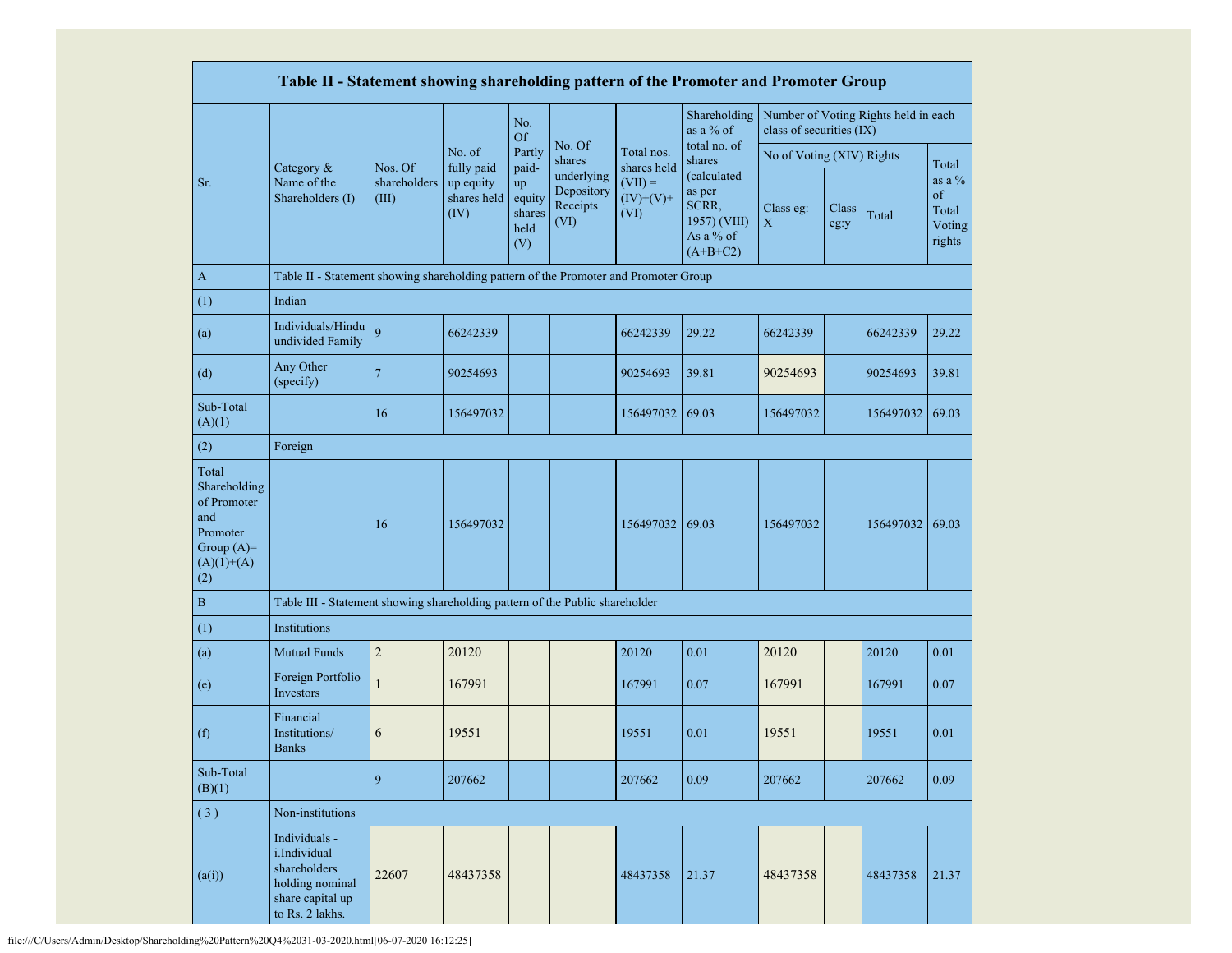| (a(ii))                                                                     | Individuals - ii.<br>Individual<br>shareholders<br>holding nominal<br>share capital in<br>excess of Rs. 2<br>lakhs. | 11    | 3640828   |  | 3640828   | 1.61  | 3640828   | 3640828   | 1.61  |
|-----------------------------------------------------------------------------|---------------------------------------------------------------------------------------------------------------------|-------|-----------|--|-----------|-------|-----------|-----------|-------|
| (e)                                                                         | Any Other<br>(specify)                                                                                              | 1613  | 17922870  |  | 17922870  | 7.91  | 17922870  | 17922870  | 7.91  |
| Sub-Total<br>(B)(3)                                                         |                                                                                                                     | 24231 | 70001056  |  | 70001056  | 30.88 | 70001056  | 70001056  | 30.88 |
| <b>Total Public</b><br>Shareholding<br>$(B)=(B)(1)+$<br>$(B)(2)+(B)$<br>(3) |                                                                                                                     | 24240 | 70208718  |  | 70208718  | 30.97 | 70208718  | 70208718  | 30.97 |
| $\mathbf C$                                                                 | Table IV - Statement showing shareholding pattern of the Non Promoter- Non Public shareholder                       |       |           |  |           |       |           |           |       |
| Total (<br>$A+B+C2$ )                                                       |                                                                                                                     | 24256 | 226705750 |  | 226705750 | 100   | 226705750 | 226705750 | 100   |
| Total<br>$(A+B+C)$                                                          |                                                                                                                     | 24256 | 226705750 |  | 226705750 | 100   | 226705750 | 226705750 | 100   |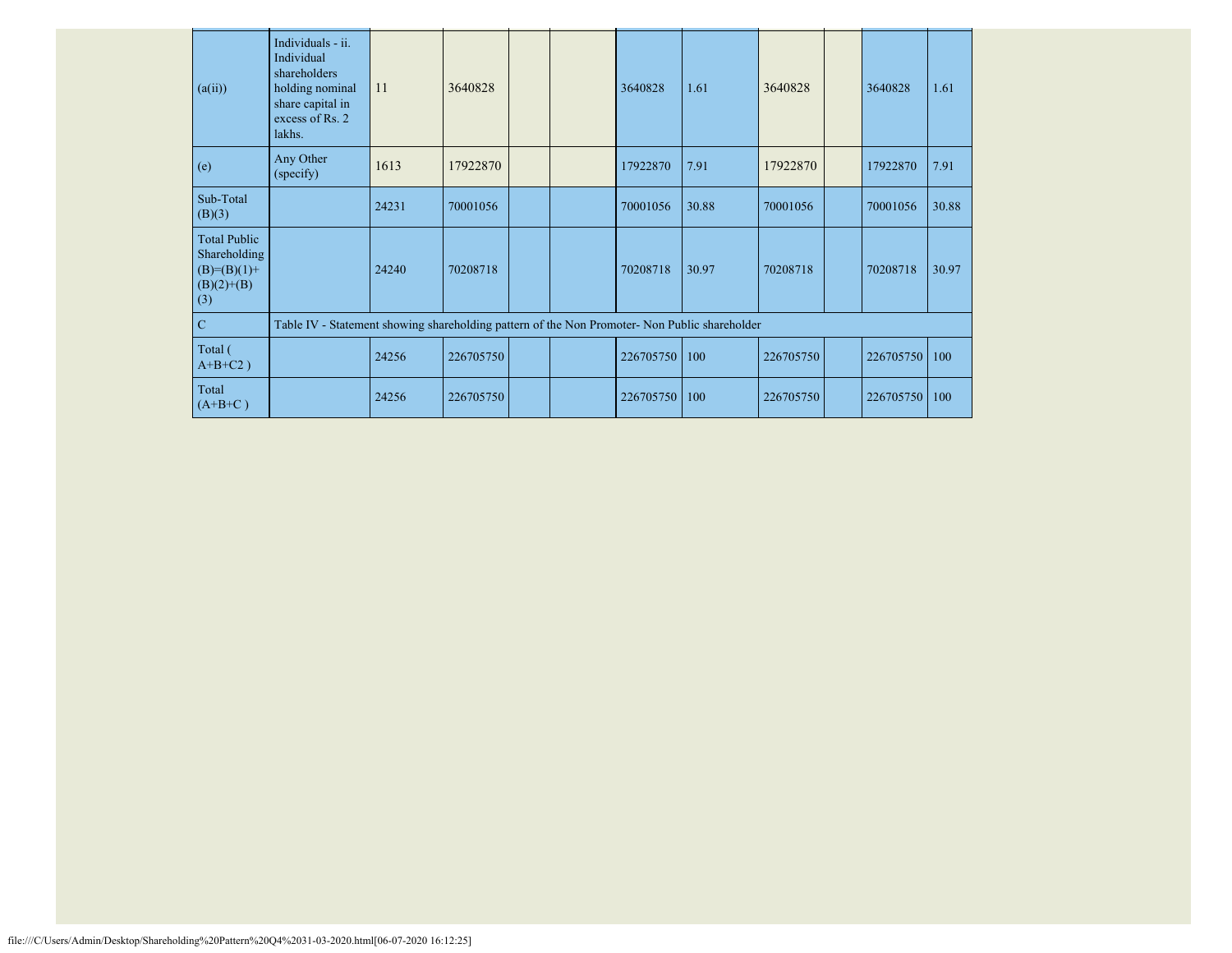|                                                                                         | Table II - Statement showing shareholding pattern of the Promoter and Promoter Group |                                       |                                                           |                                                                                      |            |                                                         |                         |                                                         |                                       |  |
|-----------------------------------------------------------------------------------------|--------------------------------------------------------------------------------------|---------------------------------------|-----------------------------------------------------------|--------------------------------------------------------------------------------------|------------|---------------------------------------------------------|-------------------------|---------------------------------------------------------|---------------------------------------|--|
| Sr.                                                                                     | No. Of<br><b>Shares</b><br>Underlying<br>Outstanding                                 | No. of<br><b>Shares</b><br>Underlying | No. Of Shares<br>Underlying<br>Outstanding<br>convertible | Shareholding, as a %<br>assuming full conversion of<br>convertible securities (as a  |            | Number of<br>Locked in<br>shares (XII)                  | <b>Shares</b><br>(XIII) | Number of<br>pledged or<br>otherwise<br>encumbered      | Number of<br>equity shares<br>held in |  |
|                                                                                         | convertible<br>securities<br>(X)                                                     | Outstanding<br>Warrants<br>$(X_i)$    | securities and<br>No. Of Warrants<br>$(Xi)$ $(a)$         | percentage of diluted share<br>capital) $(XI) = (VII)+(X) As$<br>a % of $(A+B+C2)$   | No.<br>(a) | As a<br>$%$ of<br>total<br><b>Shares</b><br>held<br>(b) | No.<br>(a)              | As a<br>$%$ of<br>total<br><b>Shares</b><br>held<br>(b) | dematerialized<br>form (XIV)          |  |
| $\mathbf{A}$                                                                            |                                                                                      |                                       |                                                           | Table II - Statement showing shareholding pattern of the Promoter and Promoter Group |            |                                                         |                         |                                                         |                                       |  |
| (1)                                                                                     | Indian                                                                               |                                       |                                                           |                                                                                      |            |                                                         |                         |                                                         |                                       |  |
| (a)                                                                                     |                                                                                      |                                       |                                                           | 29.22                                                                                |            |                                                         |                         |                                                         | 66242339                              |  |
| (d)                                                                                     |                                                                                      |                                       |                                                           | 39.81                                                                                |            |                                                         |                         |                                                         | 90254693                              |  |
| Sub-Total (A)<br>(1)                                                                    |                                                                                      |                                       |                                                           | 69.03                                                                                |            |                                                         |                         |                                                         | 156497032                             |  |
| (2)                                                                                     | Foreign                                                                              |                                       |                                                           |                                                                                      |            |                                                         |                         |                                                         |                                       |  |
| Total<br>Shareholding<br>of Promoter<br>and Promoter<br>Group $(A)=$<br>$(A)(1)+(A)(2)$ |                                                                                      |                                       |                                                           | 69.03                                                                                |            |                                                         |                         |                                                         | 156497032                             |  |
| $\, {\bf B}$                                                                            |                                                                                      |                                       |                                                           | Table III - Statement showing shareholding pattern of the Public shareholder         |            |                                                         |                         |                                                         |                                       |  |
| (1)                                                                                     | Institutions                                                                         |                                       |                                                           |                                                                                      |            |                                                         |                         |                                                         |                                       |  |
| (a)                                                                                     |                                                                                      |                                       |                                                           | 0.01                                                                                 |            |                                                         |                         |                                                         | 8870                                  |  |
| (e)                                                                                     |                                                                                      |                                       |                                                           | 0.07                                                                                 |            |                                                         |                         |                                                         | 167991                                |  |
| (f)                                                                                     |                                                                                      |                                       |                                                           | 0.01                                                                                 |            |                                                         |                         |                                                         | 9301                                  |  |
| Sub-Total (B)<br>(1)                                                                    |                                                                                      |                                       |                                                           | 0.09                                                                                 |            |                                                         |                         |                                                         | 186162                                |  |
| (3)                                                                                     | Non-institutions                                                                     |                                       |                                                           |                                                                                      |            |                                                         |                         |                                                         |                                       |  |
| (a(i))                                                                                  |                                                                                      |                                       |                                                           | 21.37                                                                                |            |                                                         |                         |                                                         | 45202878                              |  |
| (a(ii))                                                                                 |                                                                                      |                                       |                                                           | 1.61                                                                                 |            |                                                         |                         |                                                         | 3640828                               |  |
| (e)                                                                                     |                                                                                      |                                       |                                                           | 7.91                                                                                 |            |                                                         |                         |                                                         | 17909250                              |  |
| Sub-Total (B)<br>(3)                                                                    | 30.88                                                                                |                                       |                                                           | 66752956                                                                             |            |                                                         |                         |                                                         |                                       |  |
| <b>Total Public</b><br>Shareholding<br>30.97<br>$(B)= (B)(1) +$                         |                                                                                      |                                       |                                                           | 66939118                                                                             |            |                                                         |                         |                                                         |                                       |  |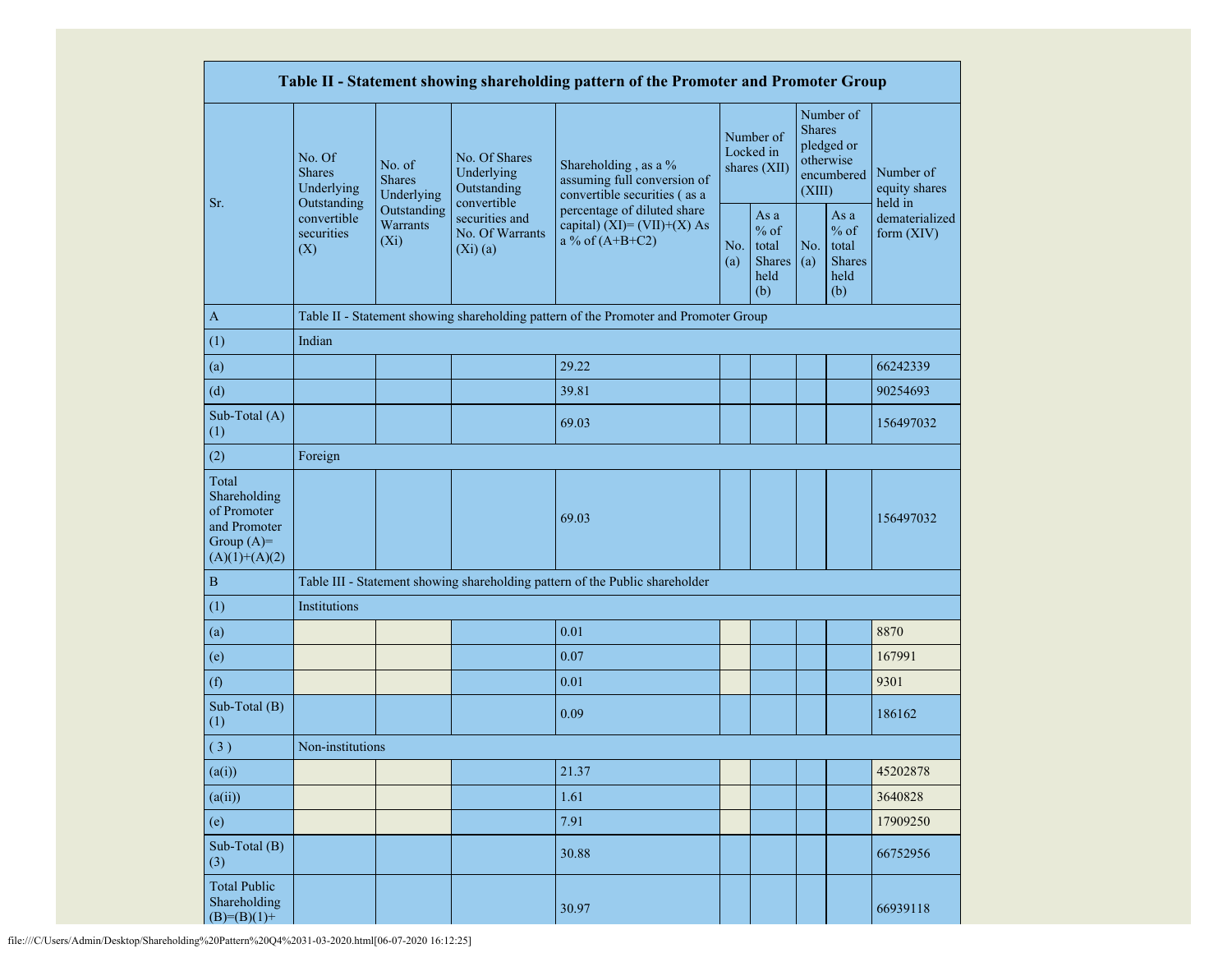| $(B)(2)+(B)(3)$       |  |                                                                                               |  |  |           |
|-----------------------|--|-----------------------------------------------------------------------------------------------|--|--|-----------|
|                       |  | Table IV - Statement showing shareholding pattern of the Non Promoter- Non Public shareholder |  |  |           |
| Total (<br>$A+B+C2$ ) |  | 100                                                                                           |  |  | 223436150 |
| Total $(A+B+C)$       |  | 100                                                                                           |  |  | 223436150 |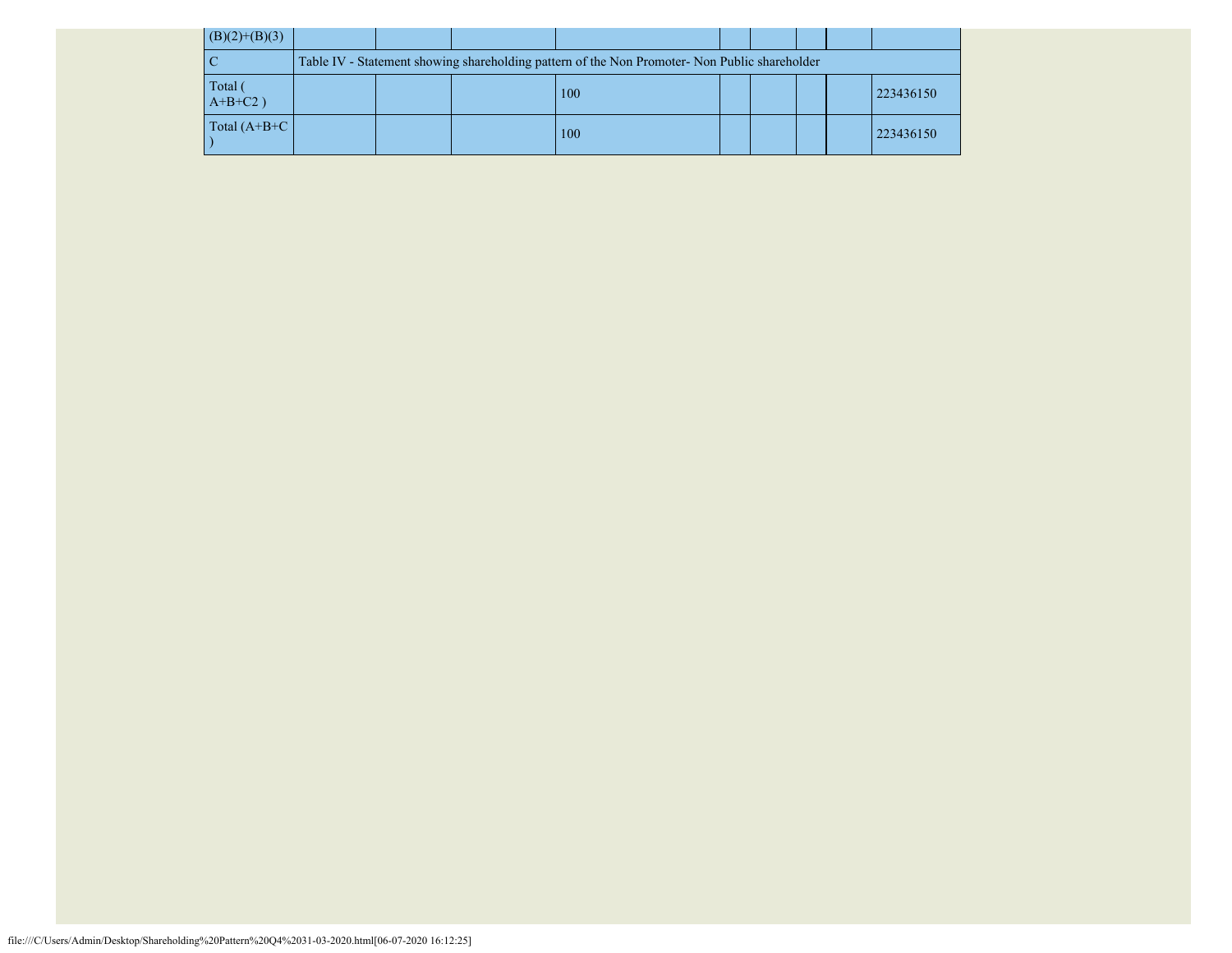| <b>Individuals/Hindu undivided Family</b>                                                                            |                            |                     |                         |                         |                            |              |                         |  |  |
|----------------------------------------------------------------------------------------------------------------------|----------------------------|---------------------|-------------------------|-------------------------|----------------------------|--------------|-------------------------|--|--|
| Searial No.                                                                                                          | $\mathbf{1}$               | $\overline{c}$      | $\overline{\mathbf{3}}$ | $\overline{\mathbf{4}}$ | 5                          | 6            | $\sqrt{ }$              |  |  |
| Name of the<br>Shareholders (I)                                                                                      | Umeshkumar<br>Nandlal More | Niraj Kumar<br>More | Premlata More           | Yash More               | Aman<br>Nirajkumar<br>More | Pallavi More | Niraj Kumar<br>More Huf |  |  |
| PAN(II)                                                                                                              | AACPM6443R                 | AADPM7225Q          | AANPM5792L              | CNYPM7175B              | CNYPM7177D                 | AEDPM0567P   | AAAHN2180A              |  |  |
| No. of fully paid<br>up equity shares<br>held (IV)                                                                   | 22805999                   | 17852106            | 12724455                | 4835620                 | 4654500                    | 3149409      | 173650                  |  |  |
| No. Of Partly<br>paid-up equity<br>shares held (V)                                                                   |                            |                     |                         |                         |                            |              |                         |  |  |
| No. Of shares<br>underlying<br>Depository<br>Receipts (VI)                                                           |                            |                     |                         |                         |                            |              |                         |  |  |
| Total nos. shares<br>$\text{held (VII)} =$<br>$(IV)+(V)+(VI)$                                                        | 22805999                   | 17852106            | 12724455                | 4835620                 | 4654500                    | 3149409      | 173650                  |  |  |
| Shareholding as a<br>% of total no. of<br>shares (calculated<br>as per SCRR,<br>1957) (VIII) As a<br>% of $(A+B+C2)$ | 10.06                      | 7.87                | 5.61                    | 2.13                    | 2.05                       | 1.39         | 0.08                    |  |  |
| Number of Voting Rights held in each class of securities (IX)                                                        |                            |                     |                         |                         |                            |              |                         |  |  |
| Class eg: $X$                                                                                                        | 22805999                   | 17852106            | 12724455                | 4835620                 | 4654500                    | 3149409      | 173650                  |  |  |
| Class eg:y                                                                                                           |                            |                     |                         |                         |                            |              |                         |  |  |
| Total                                                                                                                | 22805999                   | 17852106            | 12724455                | 4835620                 | 4654500                    | 3149409      | 173650                  |  |  |
| Total as a % of<br><b>Total Voting</b><br>rights                                                                     | 10.06                      | 7.87                | 5.61                    | 2.13                    | 2.05                       | 1.39         | 0.08                    |  |  |
| No. Of Shares<br>Underlying<br>Outstanding<br>convertible<br>securities $(X)$                                        |                            |                     |                         |                         |                            |              |                         |  |  |
| No. of Shares<br>Underlying<br>Outstanding<br>Warrants (Xi)                                                          |                            |                     |                         |                         |                            |              |                         |  |  |
| No. Of Shares<br>Underlying<br>Outstanding<br>convertible                                                            |                            |                     |                         |                         |                            |              |                         |  |  |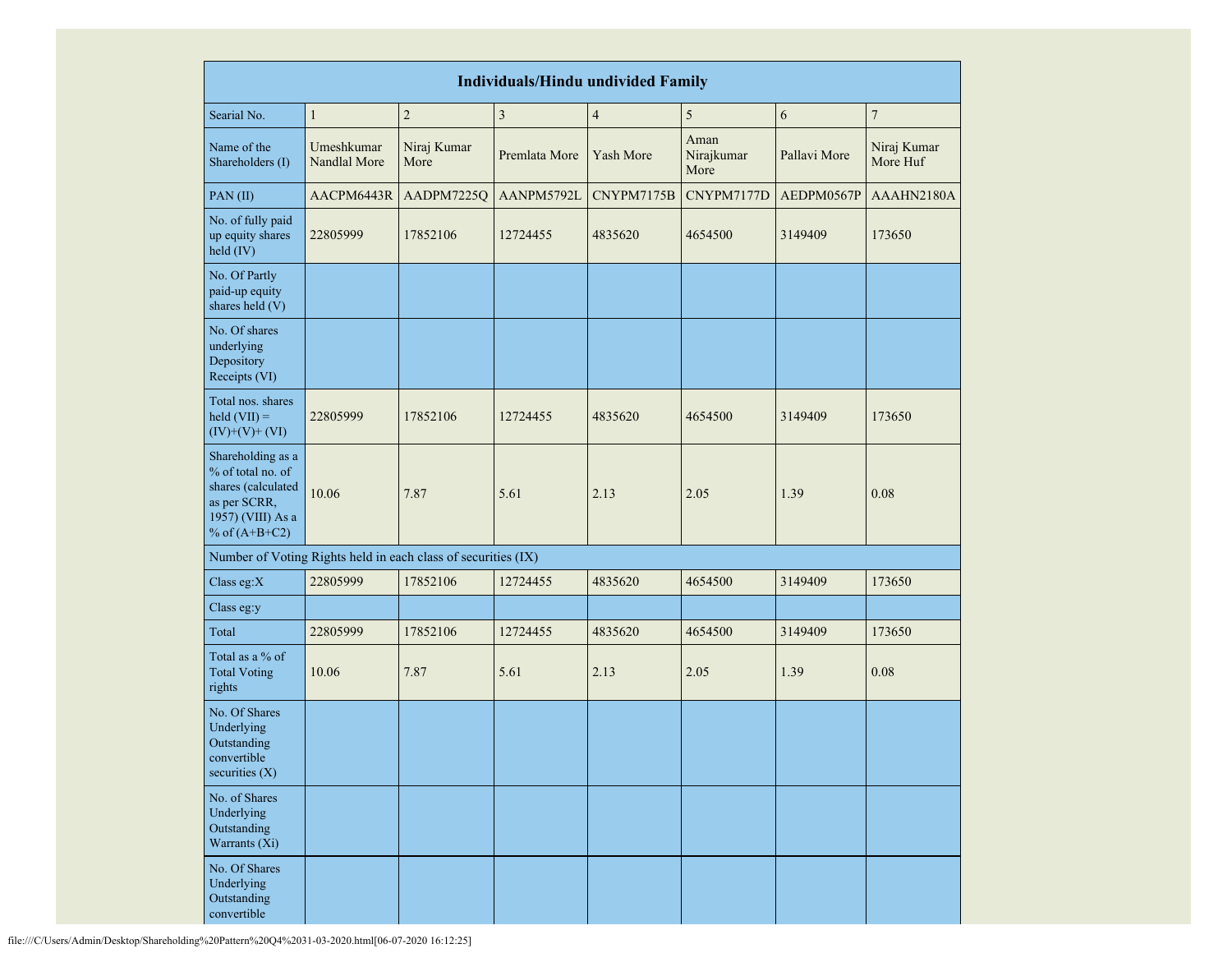| securities and No.<br>Of Warrants (Xi)<br>(a)                                                                                                                                            |          |          |          |         |         |         |        |
|------------------------------------------------------------------------------------------------------------------------------------------------------------------------------------------|----------|----------|----------|---------|---------|---------|--------|
| Shareholding, as<br>a % assuming full<br>conversion of<br>convertible<br>securities (as a<br>percentage of<br>diluted share<br>capital) (XI)=<br>$(VII)+(Xi)(a) As$<br>a % of $(A+B+C2)$ | 10.06    | 7.87     | 5.61     | 2.13    | 2.05    | 1.39    | 0.08   |
| Number of Locked in shares (XII)                                                                                                                                                         |          |          |          |         |         |         |        |
| No. (a)                                                                                                                                                                                  |          |          |          |         |         |         |        |
| As a % of total<br>Shares held (b)                                                                                                                                                       |          |          |          |         |         |         |        |
| Number of Shares pledged or otherwise encumbered (XIII)                                                                                                                                  |          |          |          |         |         |         |        |
| No. (a)                                                                                                                                                                                  |          |          |          |         |         |         |        |
| As a % of total<br>Shares held (b)                                                                                                                                                       |          |          |          |         |         |         |        |
| Number of equity<br>shares held in<br>dematerialized<br>form (XIV)                                                                                                                       | 22805999 | 17852106 | 12724455 | 4835620 | 4654500 | 3149409 | 173650 |
| Reason for not providing PAN                                                                                                                                                             |          |          |          |         |         |         |        |
| Reason for not<br>providing PAN                                                                                                                                                          |          |          |          |         |         |         |        |
| Shareholder type                                                                                                                                                                         |          |          |          |         |         |         |        |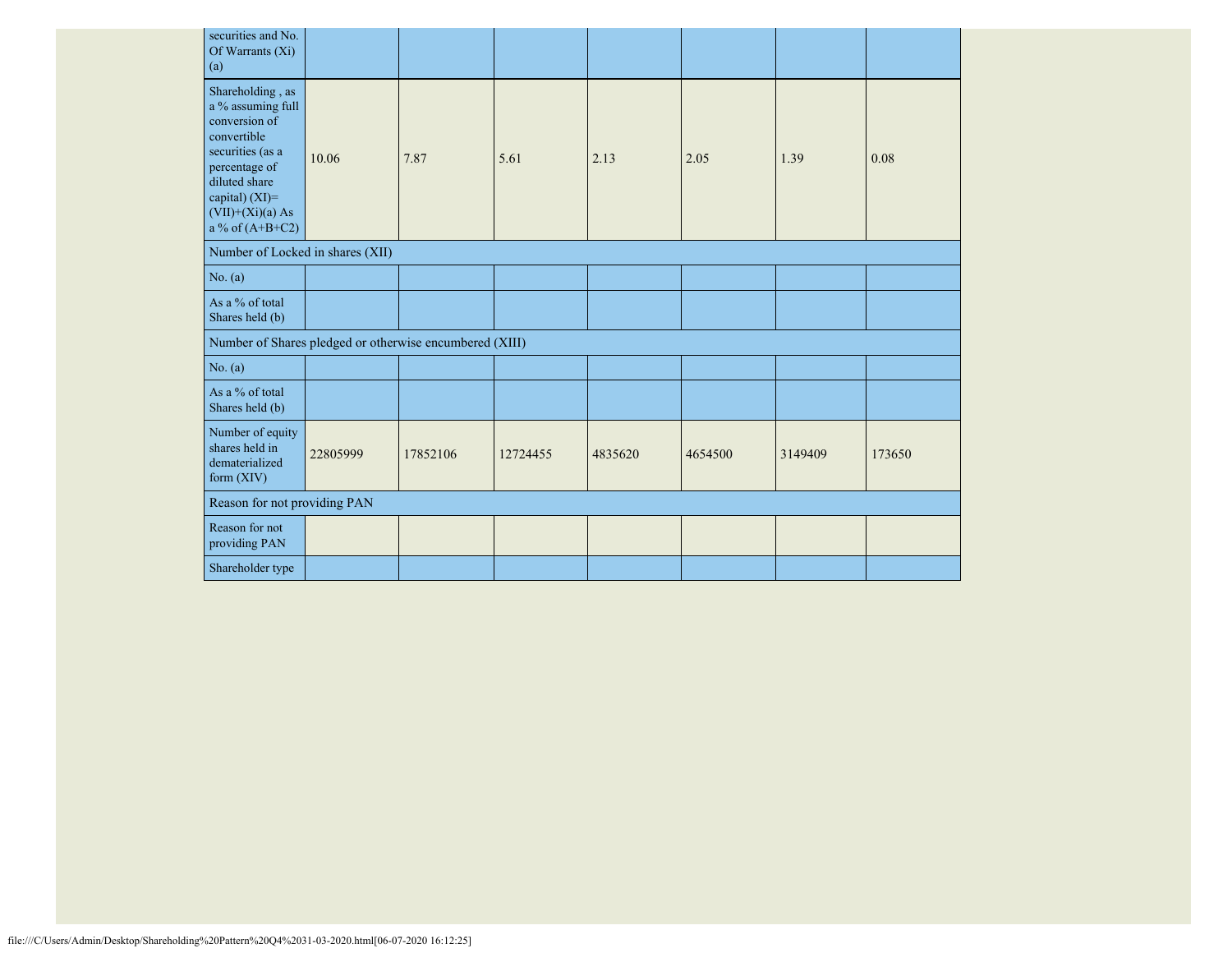| <b>Individuals/Hindu undivided Family</b>                                                                            |                                                               |                  |                       |  |  |  |  |  |  |  |
|----------------------------------------------------------------------------------------------------------------------|---------------------------------------------------------------|------------------|-----------------------|--|--|--|--|--|--|--|
| Searial No.                                                                                                          | $\,8\,$                                                       | 9                |                       |  |  |  |  |  |  |  |
| Name of the<br>Shareholders (I)                                                                                      | Rameshkumar Radhakishan More                                  | Vinod R Haritwal | Click here to go back |  |  |  |  |  |  |  |
| PAN(II)                                                                                                              | AADPM7235N                                                    | AAAPH0577K       | Total                 |  |  |  |  |  |  |  |
| No. of fully paid<br>up equity shares<br>held (IV)                                                                   | 21600                                                         | 25000            | 66242339              |  |  |  |  |  |  |  |
| No. Of Partly paid-<br>up equity shares<br>held (V)                                                                  |                                                               |                  |                       |  |  |  |  |  |  |  |
| No. Of shares<br>underlying<br>Depository<br>Receipts (VI)                                                           |                                                               |                  |                       |  |  |  |  |  |  |  |
| Total nos. shares<br>held $(VII) = (IV) +$<br>$(V)$ + $(VI)$                                                         | 21600                                                         | 25000            | 66242339              |  |  |  |  |  |  |  |
| Shareholding as a<br>% of total no. of<br>shares (calculated<br>as per SCRR,<br>1957) (VIII) As a<br>% of $(A+B+C2)$ | 0.01                                                          | 0.01             | 29.22                 |  |  |  |  |  |  |  |
|                                                                                                                      | Number of Voting Rights held in each class of securities (IX) |                  |                       |  |  |  |  |  |  |  |
| Class eg: $X$                                                                                                        | 21600                                                         | 25000            | 66242339              |  |  |  |  |  |  |  |
| Class eg:y                                                                                                           |                                                               |                  |                       |  |  |  |  |  |  |  |
| Total                                                                                                                | 21600                                                         | 25000            | 66242339              |  |  |  |  |  |  |  |
| Total as a % of<br><b>Total Voting rights</b>                                                                        | 0.01                                                          | 0.01             | 29.22                 |  |  |  |  |  |  |  |
| No. Of Shares<br>Underlying<br>Outstanding<br>convertible<br>securities $(X)$                                        |                                                               |                  |                       |  |  |  |  |  |  |  |
| No. of Shares<br>Underlying<br>Outstanding<br>Warrants (Xi)                                                          |                                                               |                  |                       |  |  |  |  |  |  |  |
| No. Of Shares<br>Underlying<br>Outstanding<br>convertible<br>securities and No.<br>Of Warrants (Xi)                  |                                                               |                  |                       |  |  |  |  |  |  |  |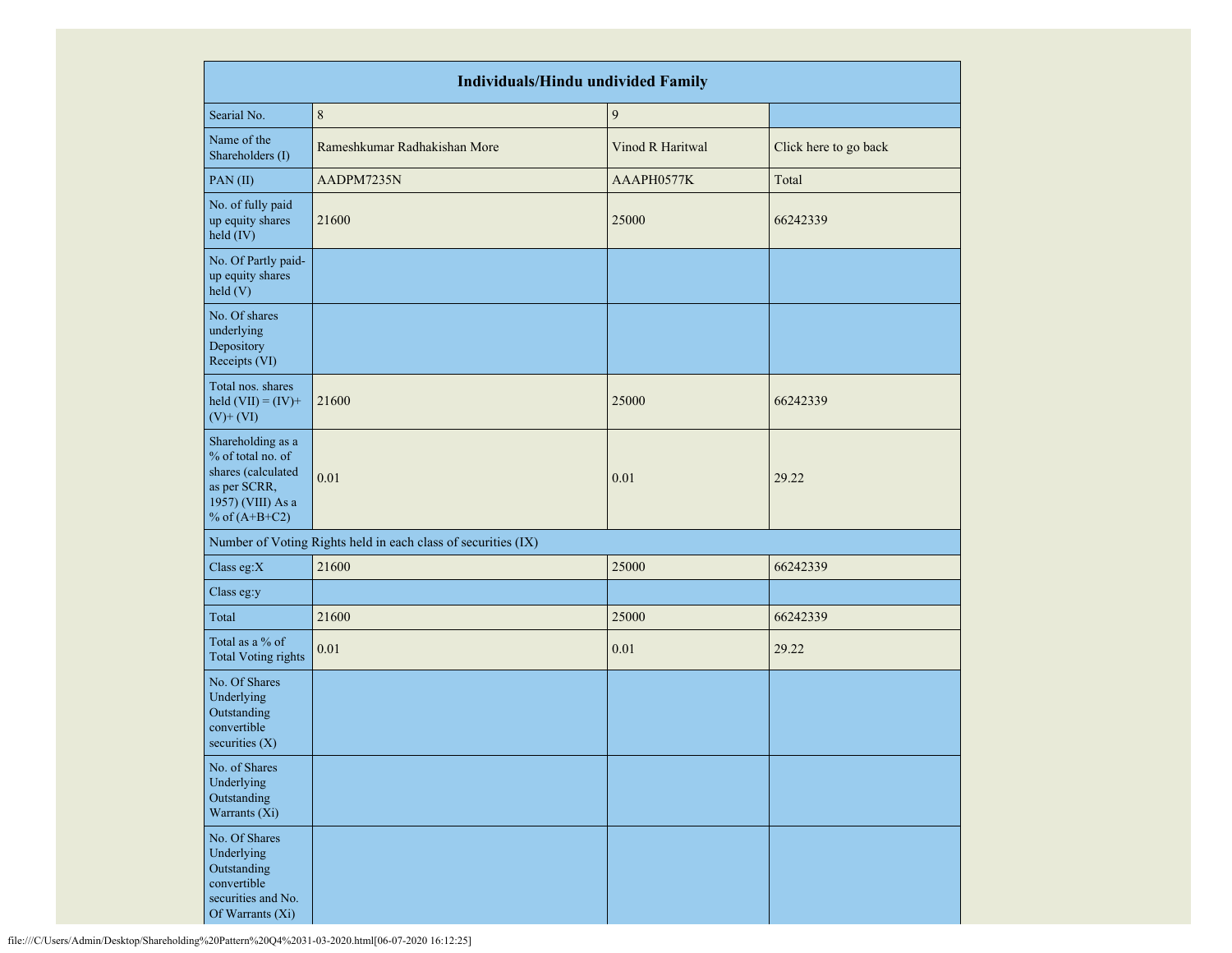| (a)                                                                                                                                                                                      |                                                         |       |          |
|------------------------------------------------------------------------------------------------------------------------------------------------------------------------------------------|---------------------------------------------------------|-------|----------|
| Shareholding, as a<br>% assuming full<br>conversion of<br>convertible<br>securities (as a<br>percentage of<br>diluted share<br>capital) (XI)=<br>$(VII)+(Xi)(a)$ As a<br>% of $(A+B+C2)$ | 0.01                                                    | 0.01  | 29.22    |
| Number of Locked in shares (XII)                                                                                                                                                         |                                                         |       |          |
| No. (a)                                                                                                                                                                                  |                                                         |       |          |
| As a % of total<br>Shares held (b)                                                                                                                                                       |                                                         |       |          |
|                                                                                                                                                                                          | Number of Shares pledged or otherwise encumbered (XIII) |       |          |
| No. (a)                                                                                                                                                                                  |                                                         |       |          |
| As a % of total<br>Shares held (b)                                                                                                                                                       |                                                         |       |          |
| Number of equity<br>shares held in<br>dematerialized<br>form $(XIV)$                                                                                                                     | 21600                                                   | 25000 | 66242339 |
| Reason for not providing PAN                                                                                                                                                             |                                                         |       |          |
| Reason for not<br>providing PAN                                                                                                                                                          |                                                         |       |          |
| Shareholder type                                                                                                                                                                         |                                                         |       |          |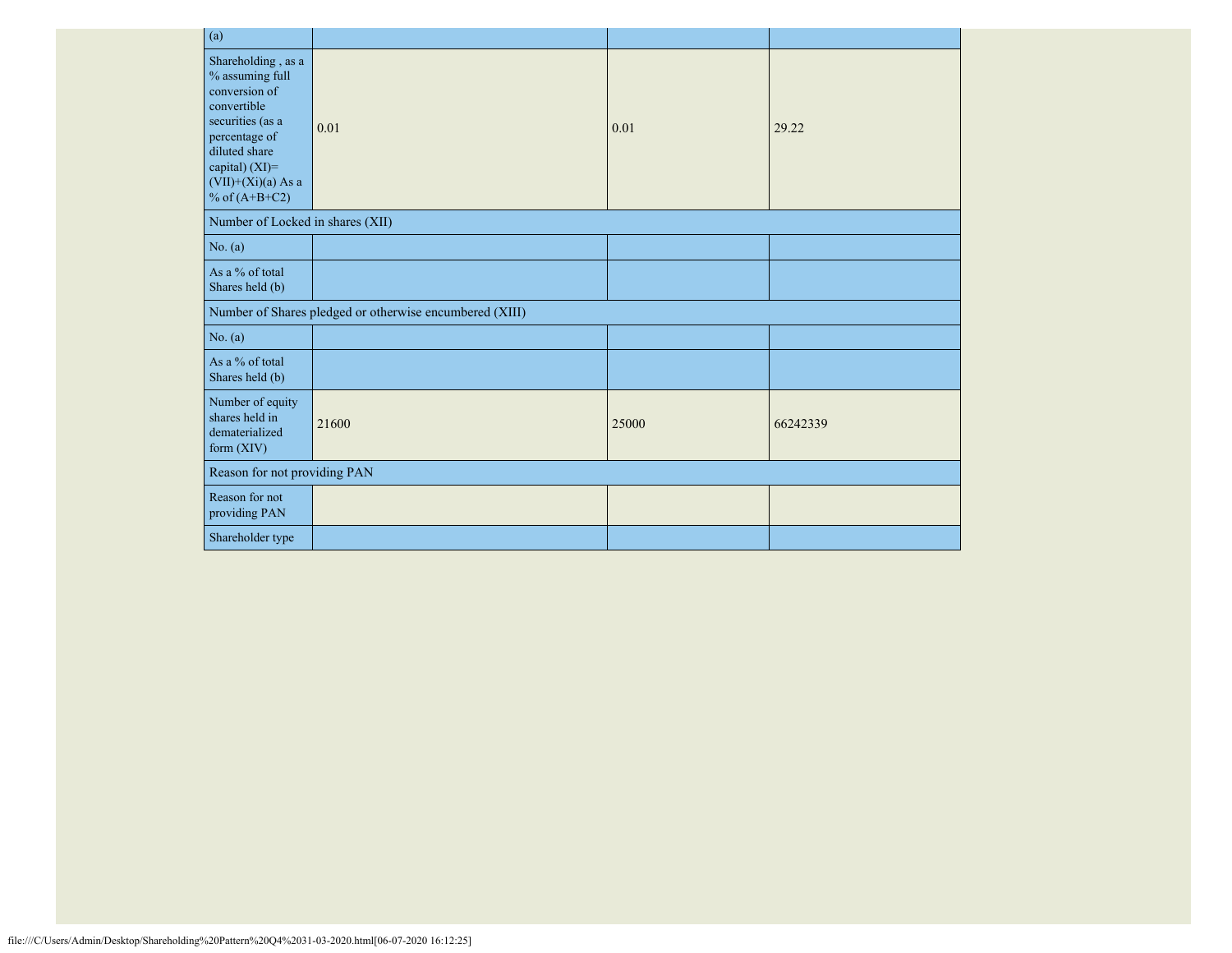|                                                                                                                      | <b>Any Other (specify)</b>                                 |                                                                      |                                                          |                 |                                                      |                            |                                  |  |  |  |  |  |  |
|----------------------------------------------------------------------------------------------------------------------|------------------------------------------------------------|----------------------------------------------------------------------|----------------------------------------------------------|-----------------|------------------------------------------------------|----------------------------|----------------------------------|--|--|--|--|--|--|
| Searial No.                                                                                                          | $\mathbf{1}$                                               | $\overline{2}$                                                       | $\overline{3}$                                           | $\overline{4}$  | 5                                                    | 6                          | $\overline{7}$                   |  |  |  |  |  |  |
| Category                                                                                                             | Person Acting<br>Person Acting<br>in Concert<br>in Concert |                                                                      | <b>Bodies</b><br><b>Bodies</b><br>Corporate<br>Corporate |                 | <b>Bodies</b><br>Corporate                           | <b>Bodies</b><br>Corporate | <b>Bodies</b><br>Corporate       |  |  |  |  |  |  |
| Name of the<br>Shareholders (I)                                                                                      | Shivani<br>Rajgarhia                                       | Poona Bottling<br>Manisha<br>Company<br>Dujodwala<br>Private Limited |                                                          | Ridhi Sidhi Ltd | Radhakishan<br>Growel<br>Projects Llp<br>Nandlal Llp |                            | Bubna More<br>And Company<br>Llp |  |  |  |  |  |  |
| PAN(II)                                                                                                              | AADPR1328M                                                 | AABPD3368F                                                           | AABCP0317K                                               | AAACR3412N      | AAQFG4670A                                           | AASFR8892B                 | AAPFB4397Q                       |  |  |  |  |  |  |
| No. of the<br>Shareholders (I)                                                                                       | 1                                                          | 1                                                                    | $\mathbf{1}$                                             | 1               | $\mathbf{1}$                                         | 1                          | 1                                |  |  |  |  |  |  |
| No. of fully paid<br>up equity shares<br>held (IV)                                                                   | 720500                                                     | 482500                                                               | 42866573                                                 | 32359000        | 12558000                                             | 1088120                    | 180000                           |  |  |  |  |  |  |
| No. Of Partly paid-<br>up equity shares<br>held(V)                                                                   |                                                            |                                                                      |                                                          |                 |                                                      |                            |                                  |  |  |  |  |  |  |
| No. Of shares<br>underlying<br>Depository<br>Receipts (VI)                                                           |                                                            |                                                                      |                                                          |                 |                                                      |                            |                                  |  |  |  |  |  |  |
| Total nos. shares<br>held $(VII) = (IV) +$<br>$(V)$ + $(VI)$                                                         | 482500<br>720500                                           |                                                                      | 42866573                                                 | 32359000        | 12558000                                             | 1088120                    | 180000                           |  |  |  |  |  |  |
| Shareholding as a<br>% of total no. of<br>shares (calculated<br>as per SCRR,<br>1957) (VIII) As a<br>% of $(A+B+C2)$ | 0.32                                                       | 0.21                                                                 | 18.91<br>14.27                                           |                 | 5.54                                                 | 0.48                       | 0.08                             |  |  |  |  |  |  |
| Number of Voting Rights held in each class of securities (IX)                                                        |                                                            |                                                                      |                                                          |                 |                                                      |                            |                                  |  |  |  |  |  |  |
| Class eg: X                                                                                                          | 720500                                                     | 482500                                                               | 42866573                                                 | 32359000        | 12558000                                             | 1088120                    | 180000                           |  |  |  |  |  |  |
| Class eg:y                                                                                                           |                                                            |                                                                      |                                                          |                 |                                                      |                            |                                  |  |  |  |  |  |  |
| Total                                                                                                                | 720500                                                     | 482500                                                               | 42866573                                                 | 32359000        | 12558000                                             | 1088120                    | 180000                           |  |  |  |  |  |  |
| Total as a % of<br><b>Total Voting rights</b>                                                                        | 0.32                                                       | 0.21                                                                 | 18.91                                                    | 14.27           | 5.54                                                 | 0.48                       | $0.08\,$                         |  |  |  |  |  |  |
| No. Of Shares<br>Underlying<br>Outstanding<br>convertible<br>securities (X)                                          |                                                            |                                                                      |                                                          |                 |                                                      |                            |                                  |  |  |  |  |  |  |
| No. of Shares<br>Underlying<br>Outstanding                                                                           |                                                            |                                                                      |                                                          |                 |                                                      |                            |                                  |  |  |  |  |  |  |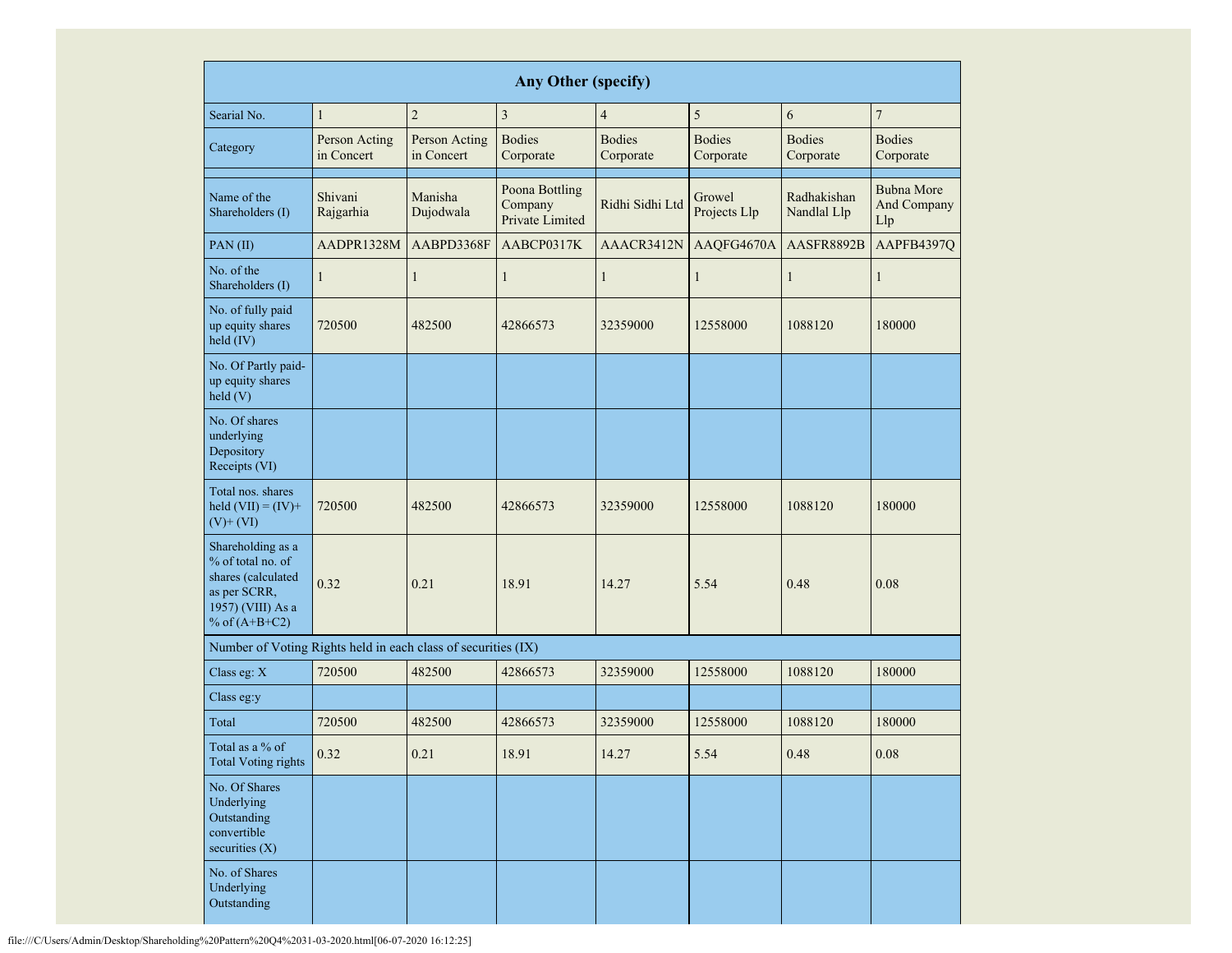| Warrants (Xi)                                                                                                                                                                              |        |               |          |          |          |         |        |  |
|--------------------------------------------------------------------------------------------------------------------------------------------------------------------------------------------|--------|---------------|----------|----------|----------|---------|--------|--|
| No. Of Shares<br>Underlying<br>Outstanding<br>convertible<br>securities and No.<br>Of Warrants (Xi)<br>(a)                                                                                 |        |               |          |          |          |         |        |  |
| Shareholding, as a<br>% assuming full<br>conversion of<br>convertible<br>securities (as a<br>0.32<br>percentage of<br>diluted share<br>capital) (XI)=<br>(VII)+(X) As a %<br>of $(A+B+C2)$ |        | 0.21<br>18.91 |          | 14.27    | 5.54     | 0.48    | 0.08   |  |
| Number of Locked in shares (XII)                                                                                                                                                           |        |               |          |          |          |         |        |  |
| No. (a)                                                                                                                                                                                    |        |               |          |          |          |         |        |  |
| As a % of total<br>Shares held (b)                                                                                                                                                         |        |               |          |          |          |         |        |  |
| Number of Shares pledged or otherwise encumbered (XIII)                                                                                                                                    |        |               |          |          |          |         |        |  |
| No. (a)                                                                                                                                                                                    |        |               |          |          |          |         |        |  |
| As a % of total<br>Shares held (b)                                                                                                                                                         |        |               |          |          |          |         |        |  |
| Number of equity<br>shares held in<br>dematerialized<br>form $(XIV)$                                                                                                                       | 720500 | 482500        | 42866573 | 32359000 | 12558000 | 1088120 | 180000 |  |
| Reason for not providing PAN                                                                                                                                                               |        |               |          |          |          |         |        |  |
| Reason for not<br>providing PAN                                                                                                                                                            |        |               |          |          |          |         |        |  |
| Shareholder type                                                                                                                                                                           |        |               |          |          |          |         |        |  |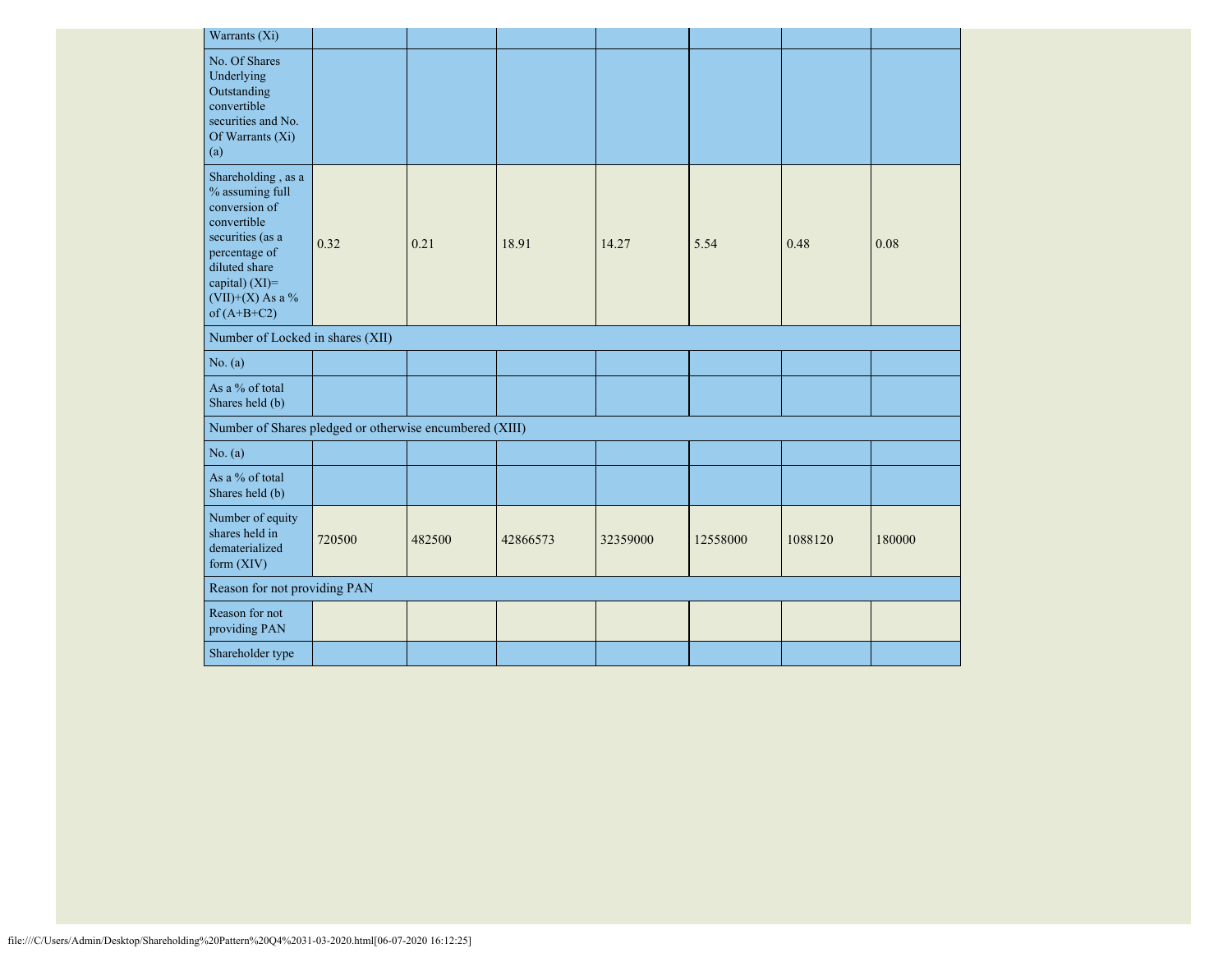| Any Other (specify)                                                                                                  |                                                               |                       |  |  |  |  |  |  |  |
|----------------------------------------------------------------------------------------------------------------------|---------------------------------------------------------------|-----------------------|--|--|--|--|--|--|--|
| Searial No.                                                                                                          | $\,8\,$                                                       |                       |  |  |  |  |  |  |  |
| Category                                                                                                             | <b>Bodies Corporate</b>                                       | Click here to go back |  |  |  |  |  |  |  |
| Name of the<br>Shareholders (I)                                                                                      | Waluj Beverages Llp                                           |                       |  |  |  |  |  |  |  |
| PAN(II)                                                                                                              | AACFW2555L                                                    | Total                 |  |  |  |  |  |  |  |
| No. of the<br>Shareholders (I)                                                                                       | $\boldsymbol{0}$                                              | $\overline{7}$        |  |  |  |  |  |  |  |
| No. of fully paid<br>up equity shares<br>held (IV)                                                                   | $\boldsymbol{0}$                                              | 90254693              |  |  |  |  |  |  |  |
| No. Of Partly paid-<br>up equity shares<br>held(V)                                                                   |                                                               |                       |  |  |  |  |  |  |  |
| No. Of shares<br>underlying<br>Depository<br>Receipts (VI)                                                           |                                                               |                       |  |  |  |  |  |  |  |
| Total nos. shares<br>held $(VII) = (IV) +$<br>$(V)$ + $(VI)$                                                         | $\boldsymbol{0}$                                              | 90254693              |  |  |  |  |  |  |  |
| Shareholding as a<br>% of total no. of<br>shares (calculated<br>as per SCRR,<br>1957) (VIII) As a<br>% of $(A+B+C2)$ | $\mathbf{0}$                                                  | 39.81                 |  |  |  |  |  |  |  |
|                                                                                                                      | Number of Voting Rights held in each class of securities (IX) |                       |  |  |  |  |  |  |  |
| Class eg: X                                                                                                          | $\boldsymbol{0}$                                              | 90254693              |  |  |  |  |  |  |  |
| Class eg:y                                                                                                           |                                                               |                       |  |  |  |  |  |  |  |
| Total                                                                                                                | $\boldsymbol{0}$                                              | 90254693              |  |  |  |  |  |  |  |
| Total as a % of<br><b>Total Voting rights</b>                                                                        | $\boldsymbol{0}$                                              | 39.81                 |  |  |  |  |  |  |  |
| No. Of Shares<br>Underlying<br>Outstanding<br>convertible<br>securities (X)                                          |                                                               |                       |  |  |  |  |  |  |  |
| No. of Shares<br>Underlying<br>Outstanding<br>Warrants (Xi)                                                          |                                                               |                       |  |  |  |  |  |  |  |
| No. Of Shares                                                                                                        |                                                               |                       |  |  |  |  |  |  |  |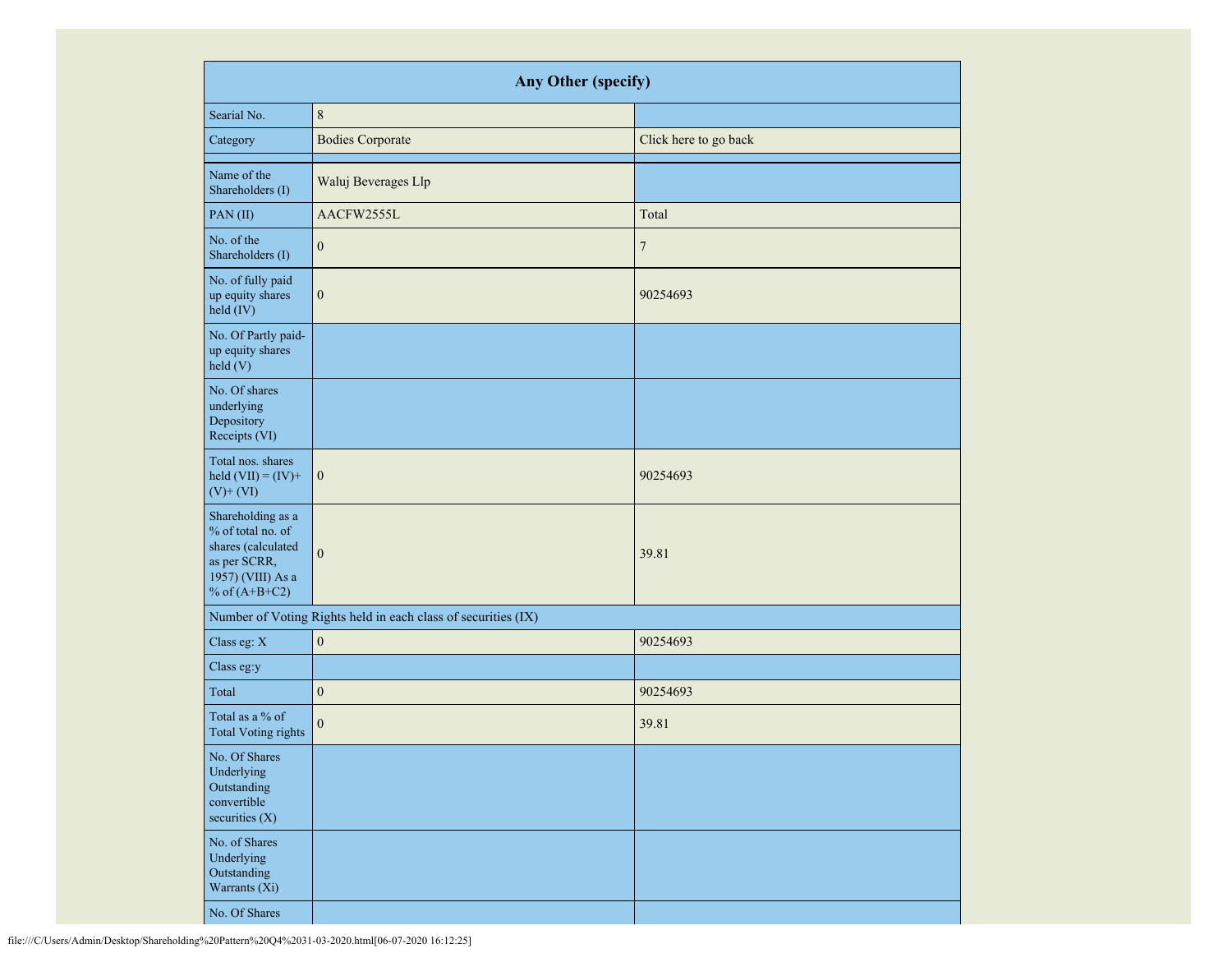| Underlying<br>Outstanding<br>convertible<br>securities and No.<br>Of Warrants (Xi)<br>(a)                                                                                             |                                                         |          |
|---------------------------------------------------------------------------------------------------------------------------------------------------------------------------------------|---------------------------------------------------------|----------|
| Shareholding, as a<br>$\%$ assuming full<br>conversion of<br>convertible<br>securities (as a<br>percentage of<br>diluted share<br>capital) (XI)=<br>(VII)+(X) As a %<br>of $(A+B+C2)$ | $\mathbf{0}$                                            | 39.81    |
| Number of Locked in shares (XII)                                                                                                                                                      |                                                         |          |
| No. (a)                                                                                                                                                                               |                                                         |          |
| As a % of total<br>Shares held (b)                                                                                                                                                    |                                                         |          |
|                                                                                                                                                                                       | Number of Shares pledged or otherwise encumbered (XIII) |          |
| No. $(a)$                                                                                                                                                                             |                                                         |          |
| As a % of total<br>Shares held (b)                                                                                                                                                    |                                                         |          |
| Number of equity<br>shares held in<br>dematerialized<br>form $(XIV)$                                                                                                                  | $\mathbf{0}$                                            | 90254693 |
| Reason for not providing PAN                                                                                                                                                          |                                                         |          |
| Reason for not<br>providing PAN                                                                                                                                                       |                                                         |          |
| Shareholder type                                                                                                                                                                      |                                                         |          |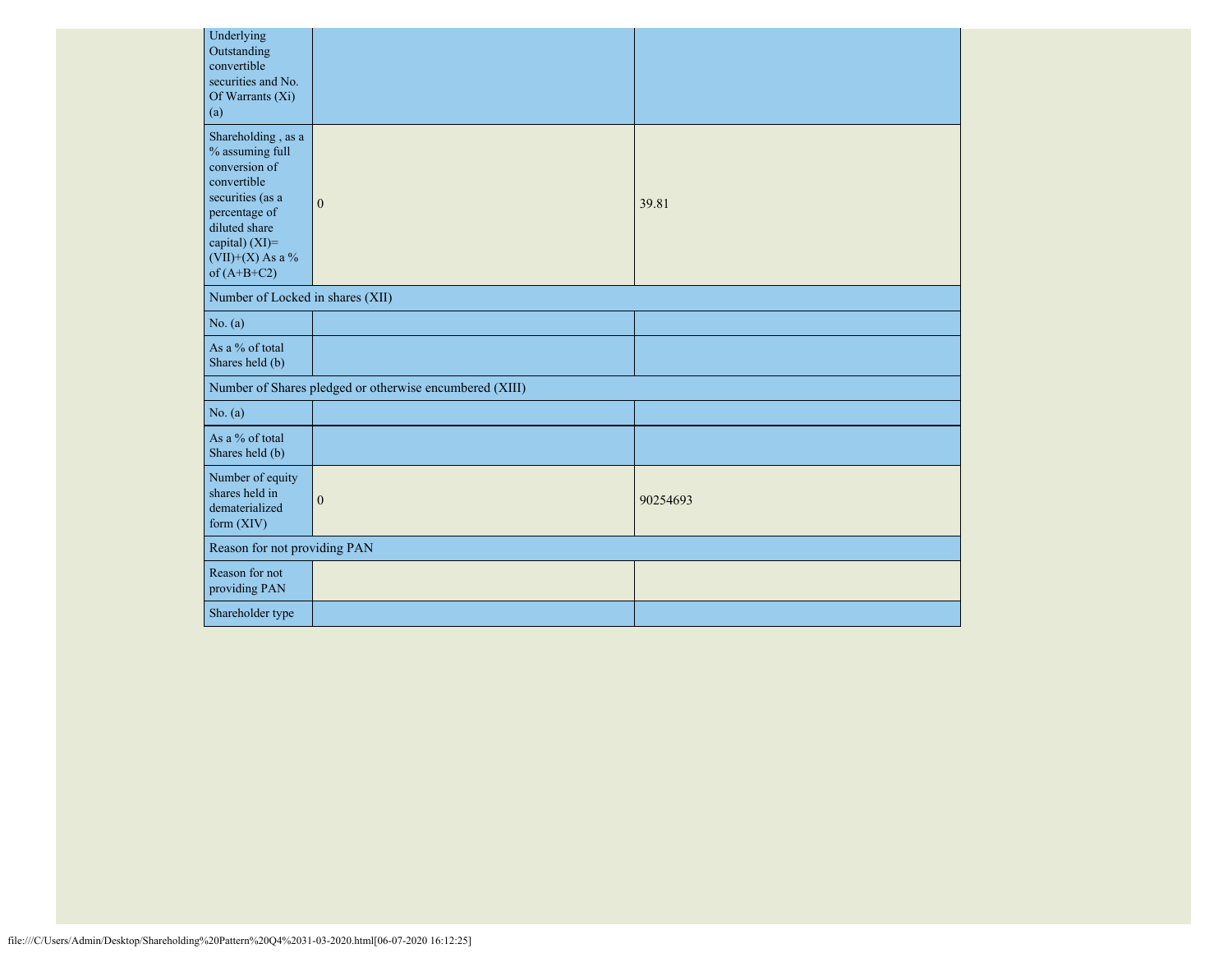| Any Other (specify)                                                                                                  |                              |                |            |                    |                              |                                     |                                                |  |  |  |  |
|----------------------------------------------------------------------------------------------------------------------|------------------------------|----------------|------------|--------------------|------------------------------|-------------------------------------|------------------------------------------------|--|--|--|--|
| Searial No.                                                                                                          | $\mathbf{1}$                 | $\overline{c}$ | 3          | $\overline{4}$     | 5                            | 6                                   | $\overline{7}$                                 |  |  |  |  |
| Category                                                                                                             | <b>IEPF</b><br><b>Trusts</b> |                | <b>HUF</b> | Others             | Non-Resident<br>Indian (NRI) | Director or Director's<br>Relatives | Foreign Portfolio Investor<br>(Category - III) |  |  |  |  |
| Category / More<br>than 1 percentage                                                                                 | Category                     | Category       | Category   | Category           | Category                     | Category                            | Category                                       |  |  |  |  |
| Name of the<br>Shareholders (I)                                                                                      |                              |                |            | Foreign<br>Company |                              |                                     |                                                |  |  |  |  |
| PAN(II)                                                                                                              |                              |                |            |                    |                              |                                     |                                                |  |  |  |  |
| No. of the<br>Shareholders (I)                                                                                       | $\mathbf{1}$                 | $\overline{c}$ | 694        | $\mathbf{1}$       | 663                          | $\overline{4}$                      | $\overline{2}$                                 |  |  |  |  |
| No. of fully paid<br>up equity shares<br>held (IV)                                                                   | 2072693                      | 12616          | 1687950    | 8750               | 3713467<br>1746065           |                                     | 14175                                          |  |  |  |  |
| No. Of Partly paid-<br>up equity shares<br>held(V)                                                                   |                              |                |            |                    |                              |                                     |                                                |  |  |  |  |
| No. Of shares<br>underlying<br>Depository<br>Receipts (VI)                                                           |                              |                |            |                    |                              |                                     |                                                |  |  |  |  |
| Total nos. shares<br>held $(VII) = (IV) +$<br>$(V)$ + $(VI)$                                                         | 2072693                      | 12616          | 1687950    | 8750               | 3713467                      | 1746065                             | 14175                                          |  |  |  |  |
| Shareholding as a<br>% of total no. of<br>shares (calculated<br>as per SCRR,<br>1957) (VIII) As a<br>% of $(A+B+C2)$ | 0.91                         | 0.01           | 0.74       | $\boldsymbol{0}$   | 1.64                         | 0.77                                | 0.01                                           |  |  |  |  |
| Number of Voting Rights held in each class of securities (IX)                                                        |                              |                |            |                    |                              |                                     |                                                |  |  |  |  |
| Class eg: X                                                                                                          | 2072693                      | 12616          | 1687950    | 8750               | 3713467                      | 1746065                             | 14175                                          |  |  |  |  |
| Class eg:y                                                                                                           |                              |                |            |                    |                              |                                     |                                                |  |  |  |  |
| Total                                                                                                                | 2072693                      | 12616          | 1687950    | 8750               | 3713467                      | 1746065                             | 14175                                          |  |  |  |  |
| Total as a $\%$ of<br><b>Total Voting rights</b>                                                                     | 0.91                         | $0.01\,$       | 0.74       | $\boldsymbol{0}$   | 1.64                         | 0.77                                | 0.01                                           |  |  |  |  |
| No. Of Shares<br>Underlying<br>Outstanding<br>convertible<br>securities (X)                                          |                              |                |            |                    |                              |                                     |                                                |  |  |  |  |
| No. of Shares<br>Underlying                                                                                          |                              |                |            |                    |                              |                                     |                                                |  |  |  |  |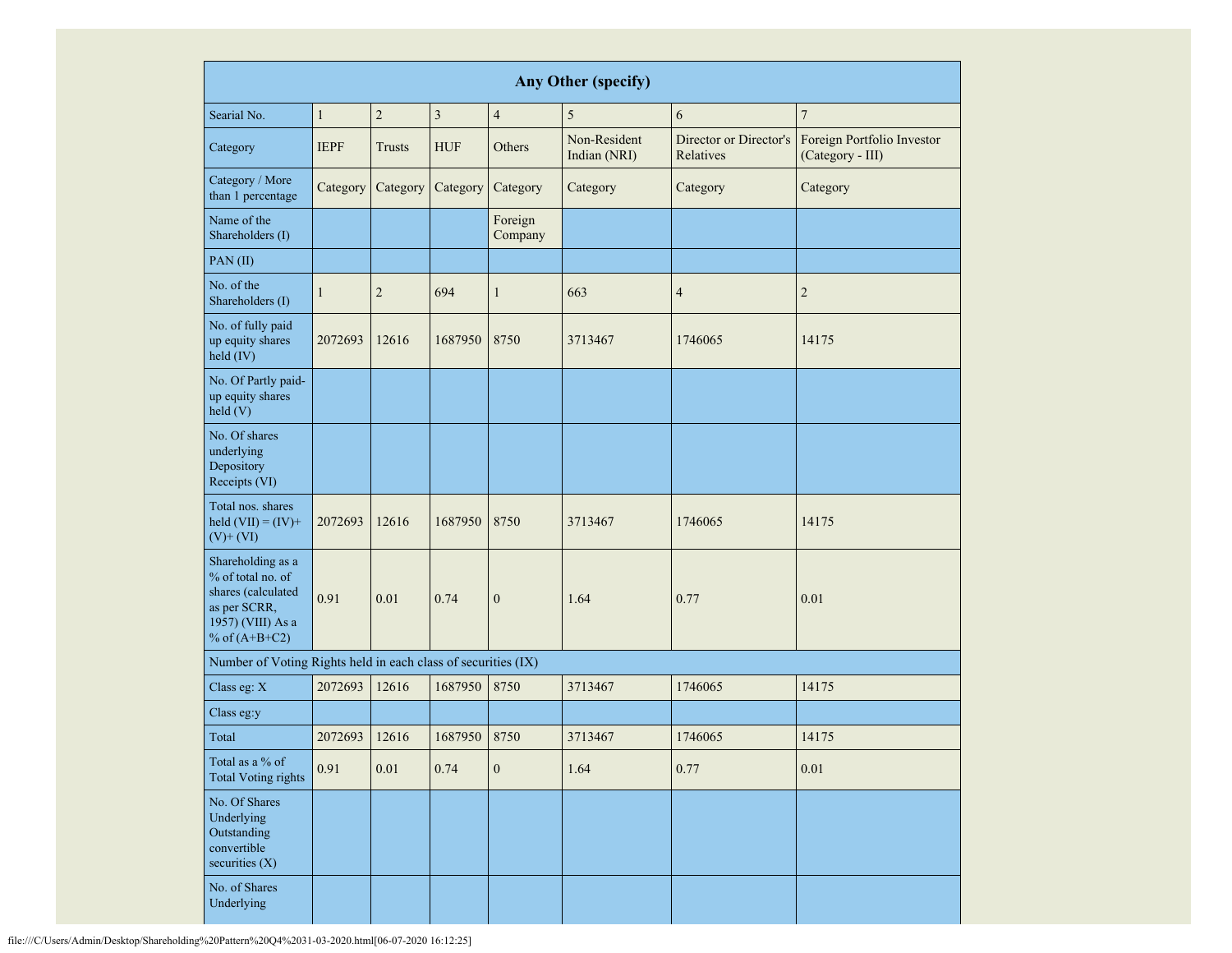| Outstanding<br>Warrants (Xi)                                                                                                                                                          |         |       |           |              |         |         |       |
|---------------------------------------------------------------------------------------------------------------------------------------------------------------------------------------|---------|-------|-----------|--------------|---------|---------|-------|
| No. Of Shares<br>Underlying<br>Outstanding<br>convertible<br>securities and No.<br>Of Warrants (Xi)<br>(a)                                                                            |         |       |           |              |         |         |       |
| Shareholding, as a<br>$\%$ assuming full<br>conversion of<br>convertible<br>securities (as a<br>percentage of<br>diluted share<br>capital) (XI)=<br>(VII)+(X) As a %<br>of $(A+B+C2)$ | 0.91    | 0.01  | 0.74      | $\mathbf{0}$ | 1.64    | 0.77    | 0.01  |
| Number of Locked in shares (XII)                                                                                                                                                      |         |       |           |              |         |         |       |
| No. (a)                                                                                                                                                                               |         |       |           |              |         |         |       |
| As a % of total<br>Shares held (b)                                                                                                                                                    |         |       |           |              |         |         |       |
| Number of equity<br>shares held in<br>dematerialized<br>form $(XIV)$                                                                                                                  | 2072693 | 12616 | 1687950 0 |              | 3713467 | 1746065 | 14175 |
| Reason for not providing PAN                                                                                                                                                          |         |       |           |              |         |         |       |
| Reason for not<br>providing PAN                                                                                                                                                       |         |       |           |              |         |         |       |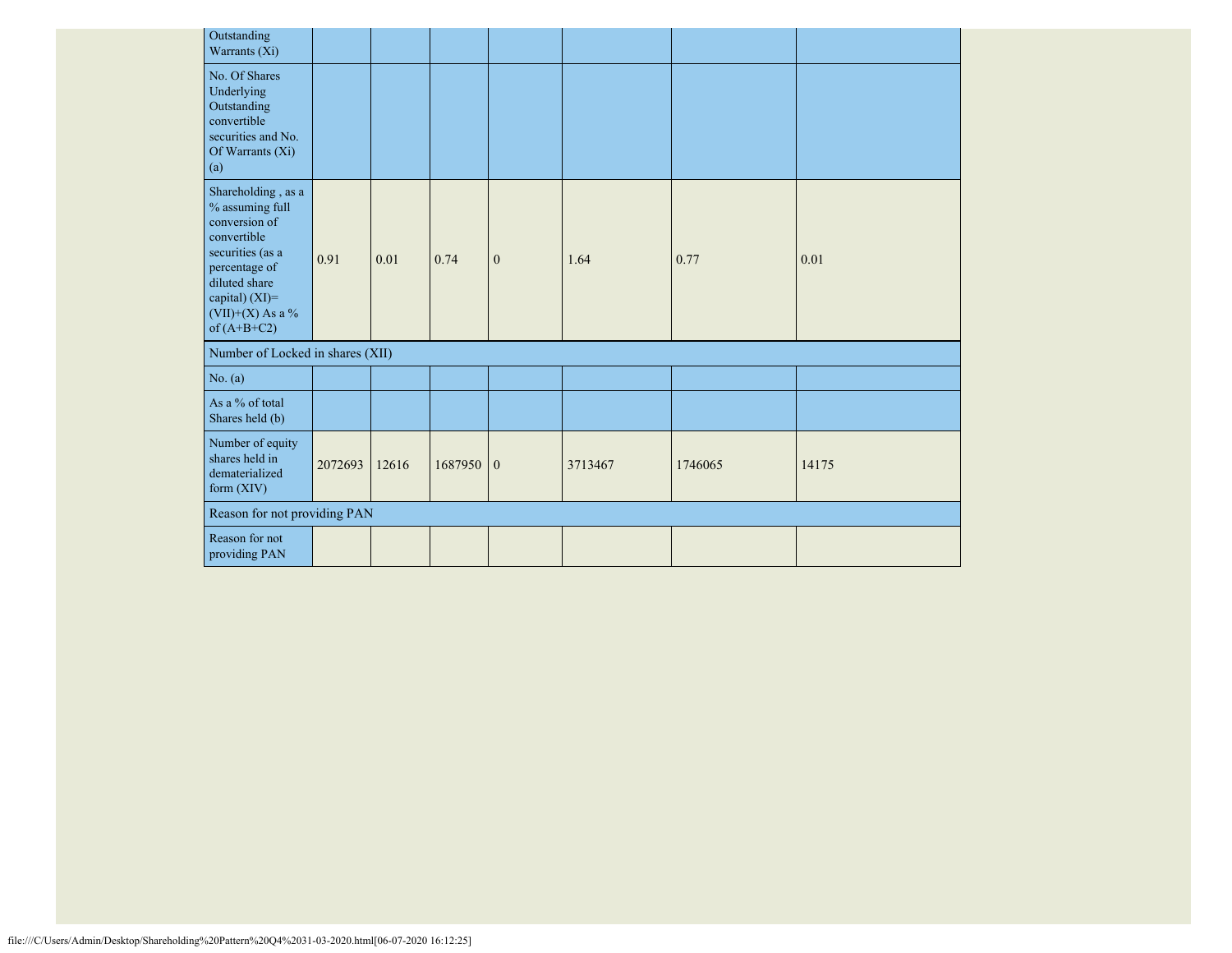| Any Other (specify)                                                                                                  |                                                               |                         |                       |  |  |  |  |  |  |  |  |
|----------------------------------------------------------------------------------------------------------------------|---------------------------------------------------------------|-------------------------|-----------------------|--|--|--|--|--|--|--|--|
| Searial No.                                                                                                          | 8                                                             | $\overline{9}$          |                       |  |  |  |  |  |  |  |  |
| Category                                                                                                             | <b>Clearing Members</b>                                       | <b>Bodies Corporate</b> |                       |  |  |  |  |  |  |  |  |
| Category / More<br>than 1 percentage                                                                                 | Category                                                      | Category                |                       |  |  |  |  |  |  |  |  |
| Name of the<br>Shareholders (I)                                                                                      |                                                               |                         | Click here to go back |  |  |  |  |  |  |  |  |
| PAN(II)                                                                                                              |                                                               |                         | Total                 |  |  |  |  |  |  |  |  |
| No. of the<br>Shareholders (I)                                                                                       | 44                                                            | 202                     | 1613                  |  |  |  |  |  |  |  |  |
| No. of fully paid<br>up equity shares<br>held (IV)                                                                   | 137272                                                        | 8529882                 | 17922870              |  |  |  |  |  |  |  |  |
| No. Of Partly paid-<br>up equity shares<br>held(V)                                                                   |                                                               |                         |                       |  |  |  |  |  |  |  |  |
| No. Of shares<br>underlying<br>Depository<br>Receipts (VI)                                                           |                                                               |                         |                       |  |  |  |  |  |  |  |  |
| Total nos. shares<br>held $(VII) = (IV) +$<br>$(V)$ + $(VI)$                                                         | 137272                                                        | 8529882                 | 17922870              |  |  |  |  |  |  |  |  |
| Shareholding as a<br>% of total no. of<br>shares (calculated<br>as per SCRR,<br>1957) (VIII) As a<br>% of $(A+B+C2)$ | 0.06                                                          | 3.76                    | 7.9                   |  |  |  |  |  |  |  |  |
|                                                                                                                      | Number of Voting Rights held in each class of securities (IX) |                         |                       |  |  |  |  |  |  |  |  |
| Class eg: X                                                                                                          | 137272                                                        | 8529882                 | 17922870              |  |  |  |  |  |  |  |  |
| Class eg:y                                                                                                           |                                                               |                         |                       |  |  |  |  |  |  |  |  |
| Total                                                                                                                | 137272                                                        | 8529882                 | 17922870              |  |  |  |  |  |  |  |  |
| Total as a % of<br><b>Total Voting rights</b>                                                                        | $0.06\,$                                                      | 3.76                    | $7.9\,$               |  |  |  |  |  |  |  |  |
| No. Of Shares<br>Underlying<br>Outstanding<br>convertible<br>securities (X)                                          |                                                               |                         |                       |  |  |  |  |  |  |  |  |
| No. of Shares<br>Underlying<br>Outstanding                                                                           |                                                               |                         |                       |  |  |  |  |  |  |  |  |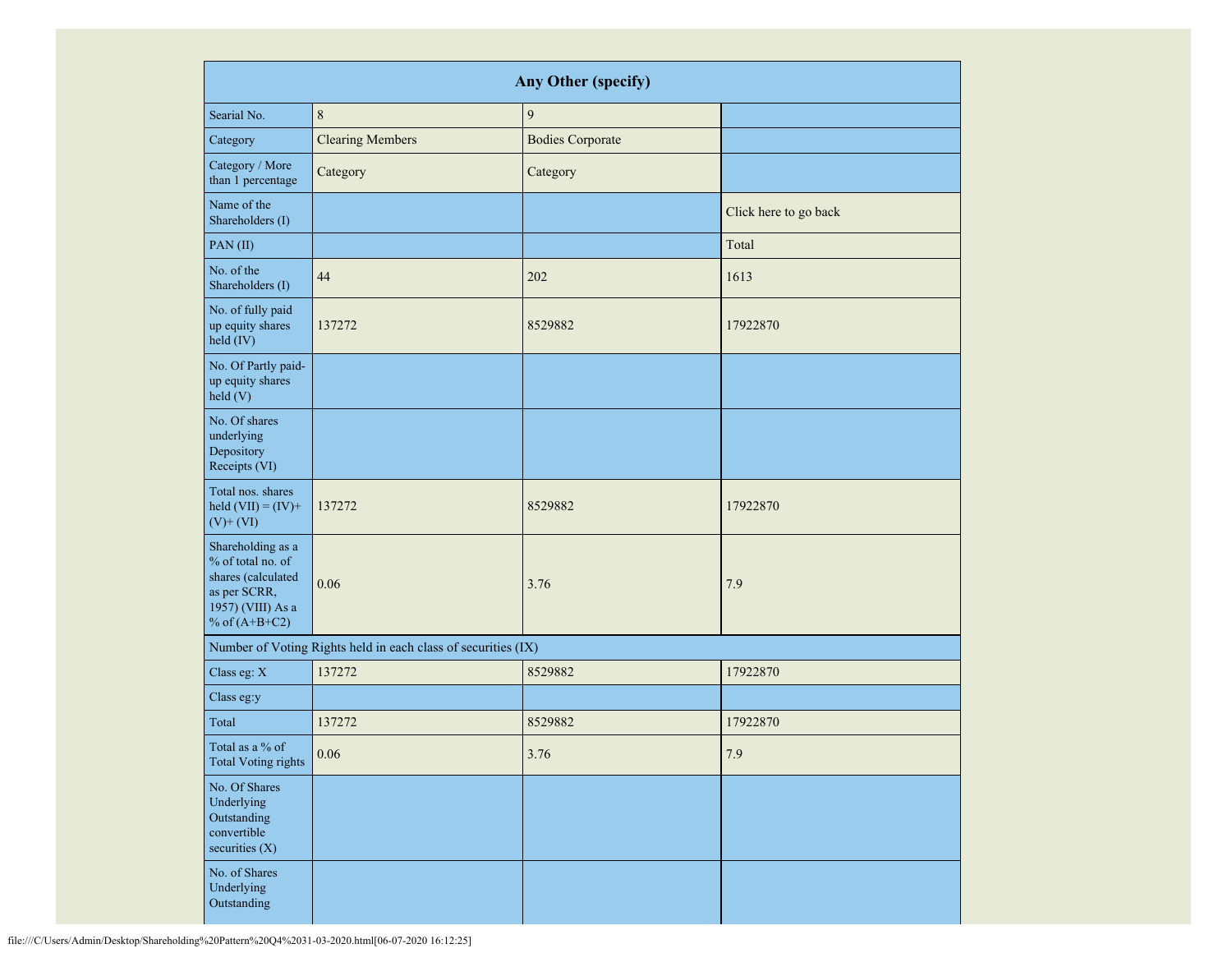| Warrants (Xi)                                                                                                                                                                         |        |         |          |  |  |  |  |  |  |  |
|---------------------------------------------------------------------------------------------------------------------------------------------------------------------------------------|--------|---------|----------|--|--|--|--|--|--|--|
| No. Of Shares<br>Underlying<br>Outstanding<br>convertible<br>securities and No.<br>Of Warrants (Xi)<br>(a)                                                                            |        |         |          |  |  |  |  |  |  |  |
| Shareholding, as a<br>$\%$ assuming full<br>conversion of<br>convertible<br>securities (as a<br>percentage of<br>diluted share<br>capital) (XI)=<br>(VII)+(X) As a %<br>of $(A+B+C2)$ | 0.06   | 3.76    | 7.9      |  |  |  |  |  |  |  |
| Number of Locked in shares (XII)                                                                                                                                                      |        |         |          |  |  |  |  |  |  |  |
| No. (a)                                                                                                                                                                               |        |         |          |  |  |  |  |  |  |  |
| As a % of total<br>Shares held (b)                                                                                                                                                    |        |         |          |  |  |  |  |  |  |  |
| Number of equity<br>shares held in<br>dematerialized<br>form (XIV)                                                                                                                    | 137272 | 8525012 | 17909250 |  |  |  |  |  |  |  |
| Reason for not providing PAN                                                                                                                                                          |        |         |          |  |  |  |  |  |  |  |
| Reason for not<br>providing PAN                                                                                                                                                       |        |         |          |  |  |  |  |  |  |  |